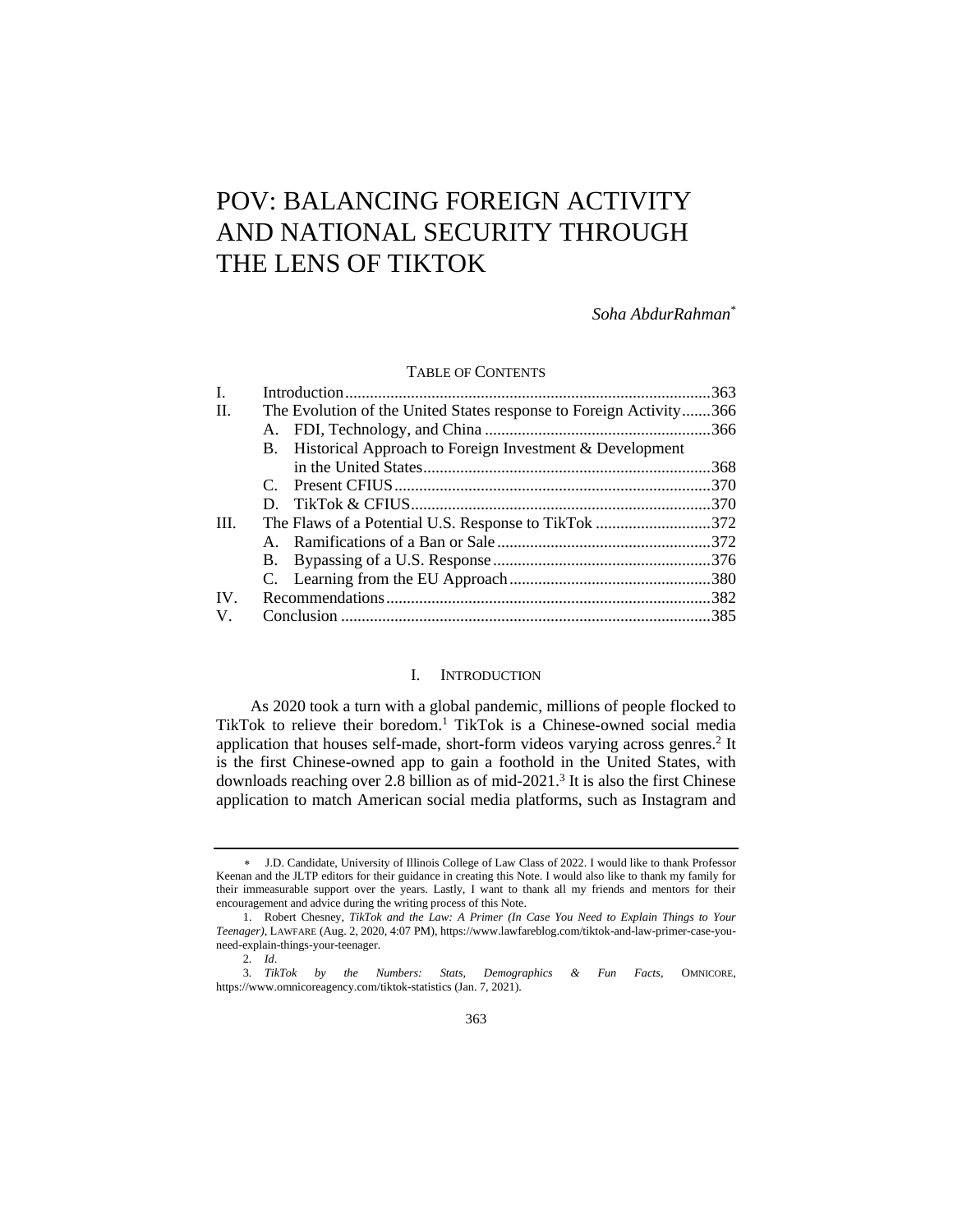YouTube, to become the second most popular social media app.<sup>4</sup> TikTok is owned by ByteDance, a Chinese tech company.<sup>5</sup> ByteDance acquired the American app Musical.ly, a lip-syncing video platform developed by Chinese developers for American audiences, in 2017 and merged it with TikTok, leading to the success of the app today.<sup>6</sup>

But as the app continues to grow in popularity, not everyone has hopped on board the viral application. Countries around the world have suspected TikTok as an intelligence-gathering app for the Chinese government.<sup>7</sup> TikTok distinguishes itself from most apps by curating videos for users based on their interests.<sup>8</sup> To accomplish this, TikTok collects vast amounts of data to curate user preference.<sup>9</sup> In its default setting, the app collects data ranging from location to IP address information.<sup>10</sup> If users opt-in, TikTok can also collect personal and payment information.<sup>11</sup> More recently, the app updated its privacy policy to allow the possible collection of user biometric data.<sup>12</sup> This vast data collection has raised concerns that China could access this data and use it for surveillance purposes.<sup>13</sup>

TikTok also has vulnerabilities outside China's data collection. TikTok is a prime space for hackers to gather personal information from users and take control of user accounts.<sup>14</sup> These vulnerabilities are attributed to the company's focus on growth rather than enhancing its security. <sup>15</sup> Concerns over TikTok's data collection have led several branches of the United States government to bar their employees from hosting the application on government devices.<sup>16</sup> Outside of the government, companies such as Wells Fargo have banned TikTok on company devices.<sup>17</sup>

In response to the increased concerns, the United States has contemplated banning or regulating the sale of TikTok, a move that would go against its

<sup>4</sup>*. Tiktok Beats Instagram to Become the Second Most Popular Social Media App for US Teens*, HT TECH (Oct. 8, 2020, 9:37 AM), https://tech.hindustantimes.com/tech/news/tiktok-beats-instagram-to-becomethe-second-most-popular-social-media-app-for-us-teens-71602129774077.html.

<sup>5.</sup> Chesney, *supra* note 1.

<sup>6.</sup> Ronen Bergman et al., *Major TikTok Security Flaws Found*, N.Y. TIMES (Aug. 7, 2020), https://www.nytimes.com/ 2020/01/08/technology/tiktok-security-flaws.html.

<sup>7.</sup> Queenie Wong et al., *The Tiktok Saga: Everything You Need to Know*, CNET (Sept. 18, 2020, 7:11 AM), https://www.cnet.com/news/the-tiktok-saga-everything-you-need-to-know.

<sup>8.</sup> Robert McMillan et al., *TikTok User Data: What Does the App Collect and Why Are U.S. Authorities Concerned?*, WALL ST. J. (July 7, 2020), https://www.wsj.com/articles/tiktok-user-data-what-does-the-appcollect-and-why-are-u-s-authorities-concerned-11594157084.

<sup>9.</sup> Eugene Wei, *TikTok and the Sorting Hat*, REMAINS OF THE DAY (Aug. 4, 2020), https://www.eugenewei.com/blog/2020/8/3/tiktok-and-the-sorting-hat.

<sup>10.</sup> McMillan et al., *supra* note 8.

<sup>11</sup>*. Id*.

<sup>12.</sup> Sarah Perez, *TikTok Just Gave Itself Permission to Collect Biometric Data on US Users, Including 'Faceprints and Voiceprints'*, TECHCRUNCH (June 3, 2021, 5:57 PM), https://techcrunch.com/2021/06/03/ tiktok-just-gave-itself-permission-to-collect-biometric-data-on-u-s-users-including-faceprints-and-voiceprints.

<sup>13.</sup> Chesney, *supra* note 1.

<sup>14.</sup> Bergman et al., *supra* note 6.

<sup>15</sup>*. Id*. 16*. Id*.

<sup>17.</sup> Louise Matsakis, *Does TikTok Really Pose a Risk to US National Security?*, WIRED (July 17, 2020, 3:10 PM), https://www.wired.com/story/tiktok-ban-us-national-security-risk.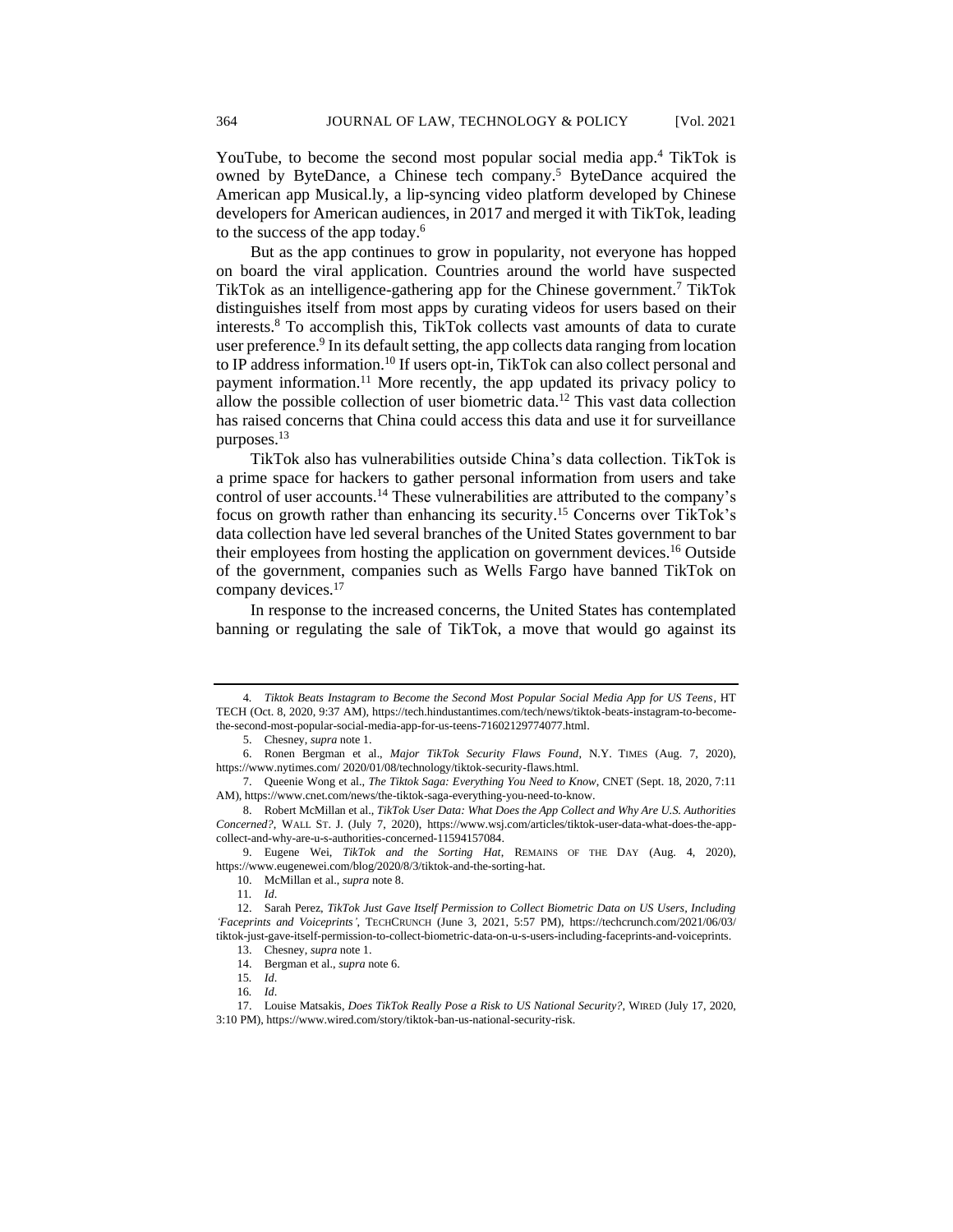traditional open-door policy regarding foreign activity.<sup>18</sup> Safeguards such as the Committee on Foreign Investment in the United States (CFIUS) and the International Emergency Economic Powers Act (IEEPA) have allowed foreign activity to flourish with limited regulation. But with the arrival of TikTok and other similar foreign applications such as China's Grindr and WeChat and Russia's FaceApp,<sup>19</sup> the United States intends to increase restrictions on foreign activity within the country.<sup>20</sup>

Nonetheless, TikTok is the application that has become a proxy for countries to clash in the realm of foreign investment and tech development. To combat security concerns, the United States has attempted to force a sale or implement a ban on TikTok.<sup>21</sup> However, either approach leads to ramifications for the United States on a domestic and international front. Additionally, either response would be ineffective to mitigate the actual problem regarding national security while balancing the benefits of foreign activity. Rather, it is necessary to look to examples set by others, such as the European Union (EU), to address national security concerns that arise with applications like TikTok without risking the benefits of foreign activity.

To solve the precarious balance of national security and foreign activity, this Note argues that the United States, or more specifically CFIUS, needs to revise its approach towards reviewing foreign activity. By placing a rigorous and clear, but non-discriminatory, process in place, CFIUS can carve out a transparent process to reap the benefits of foreign activity within the country, while mitigating the security concerns that may arise due to the presence of such activity. Additionally, the United States should adopt clear internal guidelines, like the GDPR, to help guide foreign tech activity regarding data privacy, the biggest cause of concern for the United States.<sup>22</sup>

Part II of this Note documents the evolution of foreign activity within the United States and the country's response to the growing concern of national security regarding such activity. Part III analyzes the implications of a TikTok ban or sale on a domestic and international stage. It also analyzes the effectiveness of current U.S. and EU measures to regulate these issues. Part IV recommends CFIUS modify and clarify its regulation process and advises the implementation of internal statutory protections to mitigate security concerns but balance the influx of foreign activity.

<sup>18.</sup> Jayden R. Barrington, *CFIUS Reform: Fear And FIRRMA, An Inefficient and Insufficient Expansion of Foreign Direct Investment Oversight*, 21 TRANSACTIONS: TN. J. BUS. L. 77, 81 (2019).

<sup>19.</sup> Corey Nachreiner*, In Defense of Foreign-Based Apps, Part One*, FORBES (July 10, 2020, 8:50 AM), https://www.forbes.com/sites/forbestechcouncil/2020/07/10/in-defense-of-foreign-based-apps-partone/?sh=60b8ba02fbfc.

<sup>20.</sup> Wong et al., *supra* note 7.

<sup>21</sup>*. Id*.

<sup>22.</sup> Bergman et al., *supra* note 6.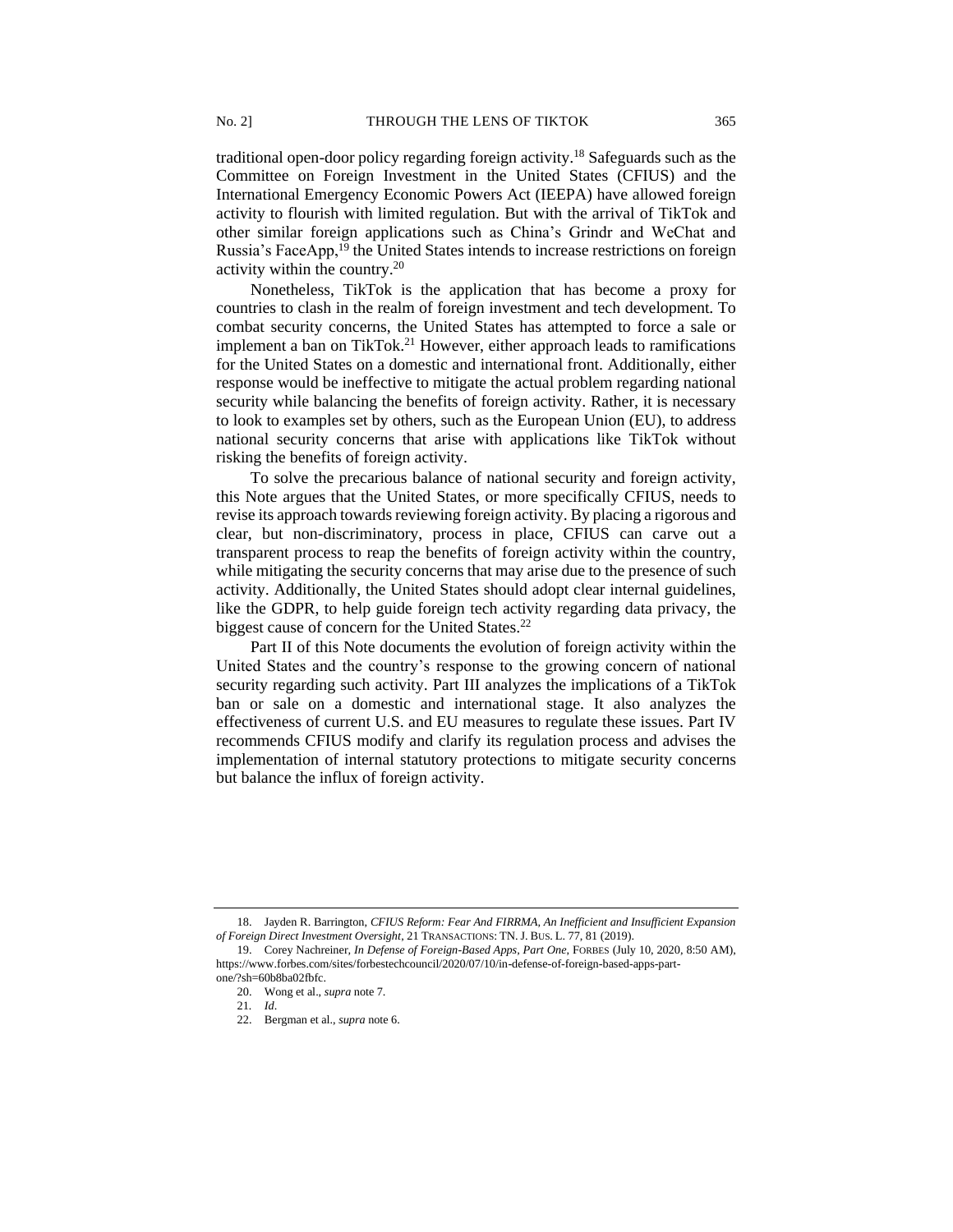#### II. THE EVOLUTION OF THE UNITED STATES RESPONSE TO FOREIGN ACTIVITY

# *A. FDI, Technology, and China*

In an increasingly global economy, the United States has benefitted from foreign activity flowing into the country. One major foreign activity within the United States is foreign direct investment  $(FDI)$ .<sup>23</sup> The United States has long been a top-ranked destination for FDI.<sup>24</sup> FDI plays a big role in American economic prosperity and is used as a promoter of economic growth.<sup>25</sup> Inbound FDI has expanded domestic manufacturing, as seen with the \$750 million expansion of the BMW American plant in South Carolina.<sup>26</sup> Inbound FDI has also provided for over 12 million jobs, or about 8.5% of the labor force, as of 2019.<sup>27</sup> FDI is a great investment tool between the United States and other economies due to its stability and longevity.<sup>28</sup> It allows for transferring of important skills and ideas between countries.<sup>29</sup>

However, there are security concerns tied with FDI. For one, countries too dependent on FDI can have FDI leveraged in political negotiations.<sup>30</sup> This is partly why unregulated FDI is opposed strongly—foreign influence and control can affect major sectors of a country.<sup>31</sup> For example, foreign control of American businesses affects control of American intellectual property.<sup>32</sup> The United States is the largest market for investments in private artificial intelligence (AI) companies.<sup>33</sup> One expert estimates that this industry attracted nearly \$25.2 billion in investments in 2019.<sup>34</sup> This amount does not account for undisclosed investments.<sup>35</sup> Investments in this field are dominated by domestic and international private firms such as Google and Chinese-owned Baidu.<sup>36</sup> While domestic investments have grown, Chinese investment in the United States has grown in recent years from \$2 billion in 2005 to over \$14.9 billion in 2015.<sup>37</sup> The invested money is mostly directed to research & development, but some are used for acquisitions of AI companies.<sup>38</sup> The increased Chinese investments are

29*. Id*.

<sup>23.</sup> Barrington, *supra* note 18, at 81.

<sup>24</sup>*. Id.* at 82.

<sup>25</sup>*. Id*.

<sup>26</sup>*. Id*.

<sup>27</sup>*. Id*.

<sup>28.</sup> Zhu (Judy) Wang, *CFIUS Reforms in Context: China in the Crosshairs of CFIUS*, 30 AM. REV. INT'L ARB. 145, 146 (2019).

<sup>30.</sup> Barrington, *supra* note 18, at 83.

<sup>31</sup>*. Id*.

<sup>32</sup>*. Id*.

<sup>33.</sup> Zachary Arnold, *What Investment Trends Reveal About the Global AI Landscape*, BROOKINGS: TECHSTREAM (Sept. 29, 2020), https://www.brookings.edu/techstream/what-investment-trends-reveal-aboutthe-global-ai-landscape.

<sup>34</sup>*. Id*.

<sup>35</sup>*. Id*.

<sup>36.</sup> Justin Shields, *Smart Machines and Smarter Policy: Foreign Investment Regulation, National Security, and Technology Transfer in the Age of Artificial Intelligence*, 51 J.MARSHALL L.REV. 279, 282 (2018).

<sup>37.</sup> Wang, *supra* note 28, at 145.

<sup>38.</sup> Shields, *supra* note 36, at 282–83.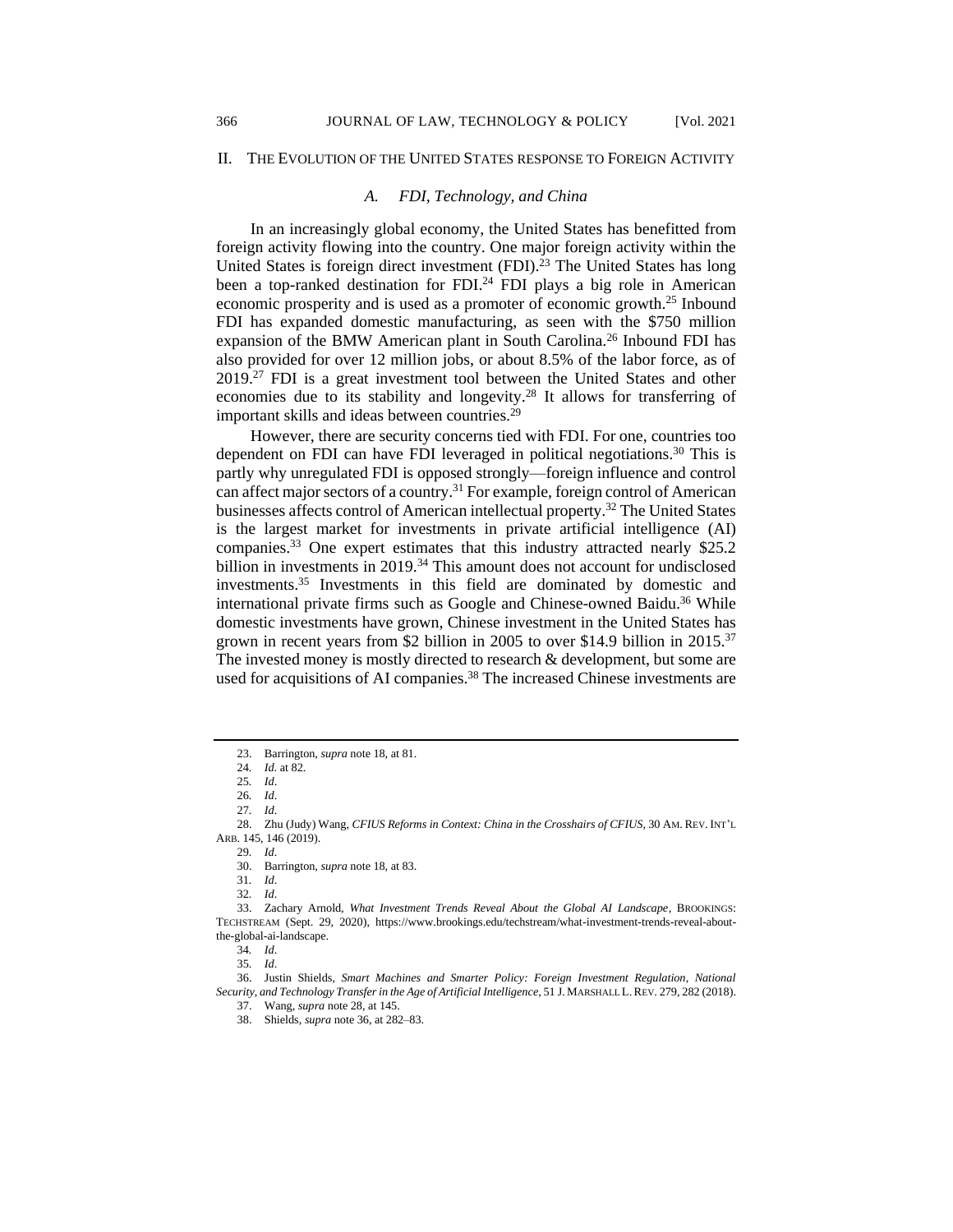an indication of growing foreign interest in venture start-ups to gain new technology at its early development stage.<sup>39</sup>

The increase of foreign investments in AI is due the benefit it provides foreign countries like China because of its effects on those countries' tech sectors and more importantly the military.<sup>40</sup> AI would make surveillance much more efficient and reduce the human labor needed to do the same amount of work.<sup>41</sup> The United States believes that AI applications like these are important to the Chinese government because it increases their capability to conduct mass surveillance.<sup>42</sup> China has increased investments in domestic tech development, but it is looking toward foreign investments as a tool to gain access to the latest AI technology.<sup>43</sup>

While Chinese investments are increasing, they are still relatively minor players within the AI industry.<sup>44</sup> Chinese investments target various sectors of advanced manufacturing and American technology.<sup>45</sup> There is little evidence of Chinese investments targeting only defense-related AI.<sup>46</sup> However, despite the varied investments, the increase in foreign funding has raised flags for the United States. The U.S. fears that China may gain access to advanced technology that could be used in weapon systems and military technology.<sup>47</sup>

The United States is also concerned about the lack of market access in China to foreign investors.<sup>48</sup> China has been harsh on inbound foreign investment compared to the United States.<sup>49</sup> Oftentimes investments come with requirements such as having foreign investors as minority shareholders or having foreign investors give up their IP rights.<sup>50</sup> Moreover, the United States is also concerned about the interference of the Chinese government in private Chinese firms.<sup>51</sup> It is a blurry line that divides private companies and the government in China.<sup>52</sup> Chinese companies actively promote their connection to the Chinese Communist Party.<sup>53</sup> As part of their connection, these firms may gain access to U.S. technology by investing in and setting up companies within the United States, but because of their connection, the information housed within the U.S. may easily be accessed by the Chinese government.<sup>54</sup>

Additionally, there are a great number of government-owned companies, such as venture capital firms, that act on behalf of the Communist Party in

<sup>39.</sup> Barrington, *supra* note 18, at 101.

<sup>40.</sup> Shields, *supra* note 36, at 283.

<sup>41</sup>*. Id*.

<sup>42</sup>*. Id*. at 284. 43*. Id*. at 285–86.

<sup>44.</sup> Arnold, *supra* note 33.

<sup>45.</sup> Wang, *supra* note 28, at 152.

<sup>46.</sup> Arnold, *supra* note 33.

<sup>47.</sup> *See* Wang, *supra* note 28, at 154 (explaining that Chinese attempts to access the semiconductor sector has direct implications in all weapons systems and military technology).

<sup>48</sup>*. Id*. at 156.

<sup>49</sup>*. Id*.

<sup>50</sup>*. Id*.

<sup>51.</sup> Barrington, *supra* note 18, at 107.

<sup>52.</sup> Shields, *supra* note 36, at 290.

<sup>53</sup>*. Id*.

<sup>54</sup>*. Id*.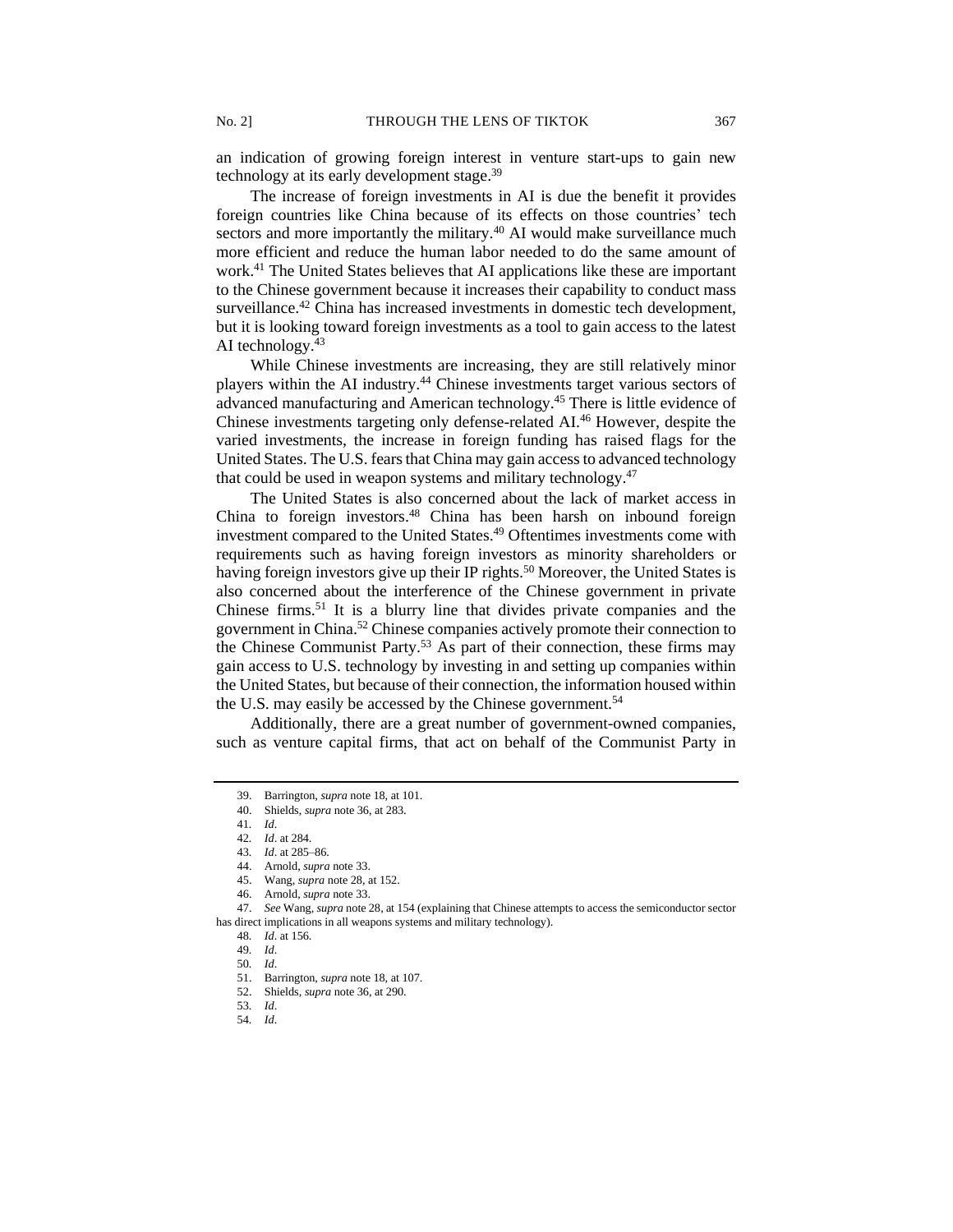China.<sup>55</sup> They often advance the Party's goals and in response are financially backed by the government.<sup>56</sup> These government entities are subjected by law to assist the Chinese government in intelligence operations.<sup>57</sup> This close connection means that there is a possibility of these companies acting within the United States and giving the Chinese government access to developing technology.<sup>58</sup> Furthermore, there is limited access to records from these companies.<sup>59</sup> This leaves entities outside of China clueless about the extent to which information is transmitted to the Chinese government. To combat these concerns, the United States has turned to reevaluate its regulatory safeguards regarding foreign activity.<sup>60</sup>

# *B. Historical Approach to Foreign Investment & Development in the United States*

Historically, the United States has taken an open economy-based approach to foreign investment and development within the United States.<sup>61</sup> Yet, recent national security concerns have led to a reevaluation of what foreign activity is acceptable within the country. The United States has used a variety of tools to halt foreign activity.<sup>62</sup> Translating this to the issue of TikTok, the United States may either ban the app or sell it to a U.S.-based company to prevent data from landing in the hands of the Chinese government.<sup>63</sup> In banning or forcing the sale of TikTok and other similar foreign applications, the President can look to IEEPA and CFIUS.<sup>64</sup>

The IEEPA is a statutory tool.<sup>65</sup> It provides broad power to the President to impose embargos and targeted sanctions (backed by the criminal law) on foreign entities in situations where U.S. interests are involved.<sup>66</sup> Under the IEEPA the President can freeze assets or ban financial activities of foreign organizations.<sup>67</sup> It allows the President to utilize economic power concerning major threats to U.S. national or economic security.<sup>68</sup> The process of acting under the IEEPA consists of a few steps.<sup>69</sup> The President first declares a national emergency and then assigns the threat to a specific executive agency to identify the denied

<sup>55.</sup> Wang, *supra* note 28, at 157 (noting that half of the Chinese economy is state-owned).

<sup>56</sup>*. Id*. at 158.

<sup>57.</sup> Barrington, *supra* note 18, at 107.

<sup>58.</sup> Wang, *supra* note 28, at 158.

<sup>59</sup>*. Id*.

<sup>60</sup>*. See id.* (noting that CFIUS now presumes all Chinese companies looking to invest in the U.S. are connected to the Chinese government and must convince the committee that they are not connected).

<sup>61.</sup> Barrington, *supra* note 18, at 81.

<sup>62</sup>*. See generally* Chesney, *supra* note 1 (discussing possible tools the U.S. can use against unsatisfactory foreign activity).

<sup>63</sup>*. Id*.

<sup>64</sup>*. Id.*

<sup>65.</sup> David R. Allman, *Scalpel or Sledgehammer? Blocking Predatory Foreign Investment with CFIUS or IEEPA*, 10 NAT'L SEC. L. BRIEF 267, 269 (2020).

<sup>66.</sup> Chesney, *supra* note 1.

<sup>67</sup>*. Id*.

<sup>68.</sup> Allman, *supra* note 65, at 271.

<sup>69</sup>*. Id*. at 284.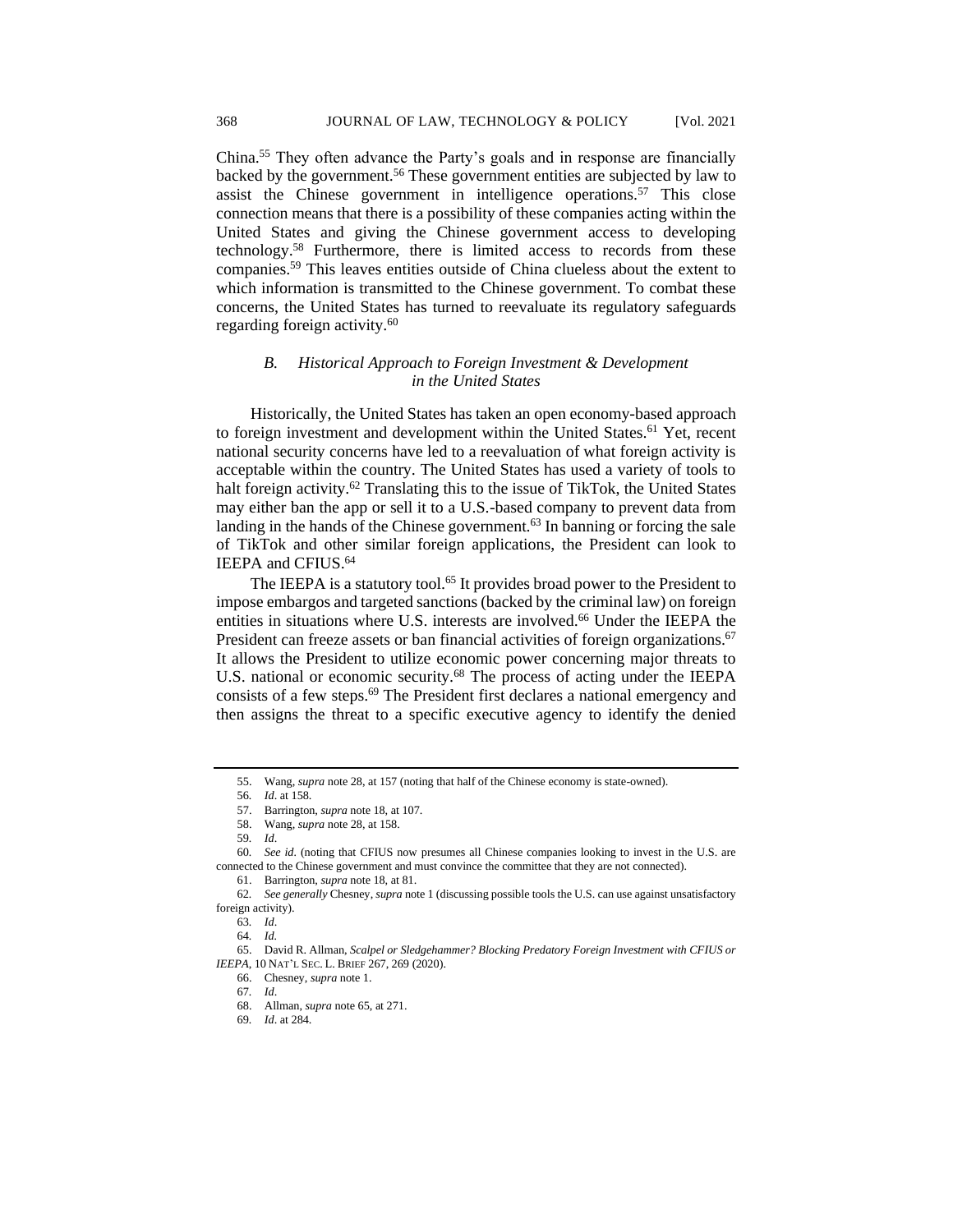parties.<sup>70</sup> Lastly, based on the agency's designation, the Treasury Department's Office of Foreign Asset Control blocks the corresponding asset or transaction.<sup>71</sup> Under this act, everything rests on the President's ability to call a national emergency.<sup>72</sup>

While the IEEPA has a broad delegation, CFIUS requires a lower threshold for the U.S. to halt foreign activity like TikTok.<sup>73</sup> CFIUS is an interagency body that oversees the national security implications of foreign direct investment.<sup>74</sup> The original purpose of CFIUS was to persuade Congress not to enact restrictions on foreign investments in the 1970s.<sup>75</sup> CFIUS was formed by an executive order to review investments and give guidance on arrangements with foreign governments.<sup>76</sup> It was later backed by the signing of the International Investment Survey Act of  $1976^{77}$  which gave federal agencies the power to gather data for CFIUS to analyze. During this period CFIUS met a few times and operated with little action.<sup>78</sup> As concerns over foreign investments, especially from Japan, came up in the 1980s, Congress passed the Exon-Florio Amendment to the Defense Production Act.<sup>79</sup> This Act gave the President the power to block financial activities such as mergers and acquisitions if it affected national security.<sup>80</sup> At the same time, President Reagan delegated this statutory power to CFIUS giving them significant power in deciding what the President should do about foreign investments and acts.<sup>81</sup> Despite an increase in power, CFIUS still pursued few investigations and preferred to be generally accepting of foreign activity.<sup>82</sup> The Exon-Florio provision was later amended in 1992 by the "Byrd Amendment"<sup>83</sup> and extended CFIUS review on mergers, takeovers, and acquisitions if "(1) the acquirer is controlled by or acting on behalf of a foreign government; and (2) the acquisition results in control of a person engaged in interstate commerce in the United States that could affect the national security of the United States."<sup>84</sup> This amendment impacted foreign investors by allowing CFIUS to go back and review transactions it had already approved.<sup>85</sup>

80. Jackson, *supra* note 74, at 7.

84*. Id*.

<sup>70</sup>*. Id*.

<sup>71</sup>*. Id*. at 284–85.

<sup>72</sup>*. Id*. at 285

<sup>73</sup>*. See id.* at 328 (noting the CFIUS, unlike IEEPA, does not require a declaration of national emergency to block predatory investing).

<sup>74.</sup> James K. Jackson, CONG. RSCH. SERV., RL33388, THE COMMITTEE ON FOREIGN INVESTMENT IN THE UNITED STATES (CFIUS) 1 (2020).

<sup>75</sup>*. Id*. at 4.

<sup>76</sup>*. Id*. at 5.

<sup>77.</sup> International Investment Survey Act of 1976, 22 U.S.C. §§ 3101–3108.

<sup>78.</sup> Wang, *supra* note 28, at 148.

<sup>79</sup>*. Id*.; Exon-Florio Amendment, 50 U.S.C. § 4565.

<sup>81</sup>*. Id*. at 8.

<sup>82</sup>*. Id.* at 6.

<sup>83.</sup> National Defense Authorization Act for Fiscal Year 1993, Pub. L. No. 102-484, § 837(a).

<sup>85.</sup> Jackson, *supra* note 74, at 10.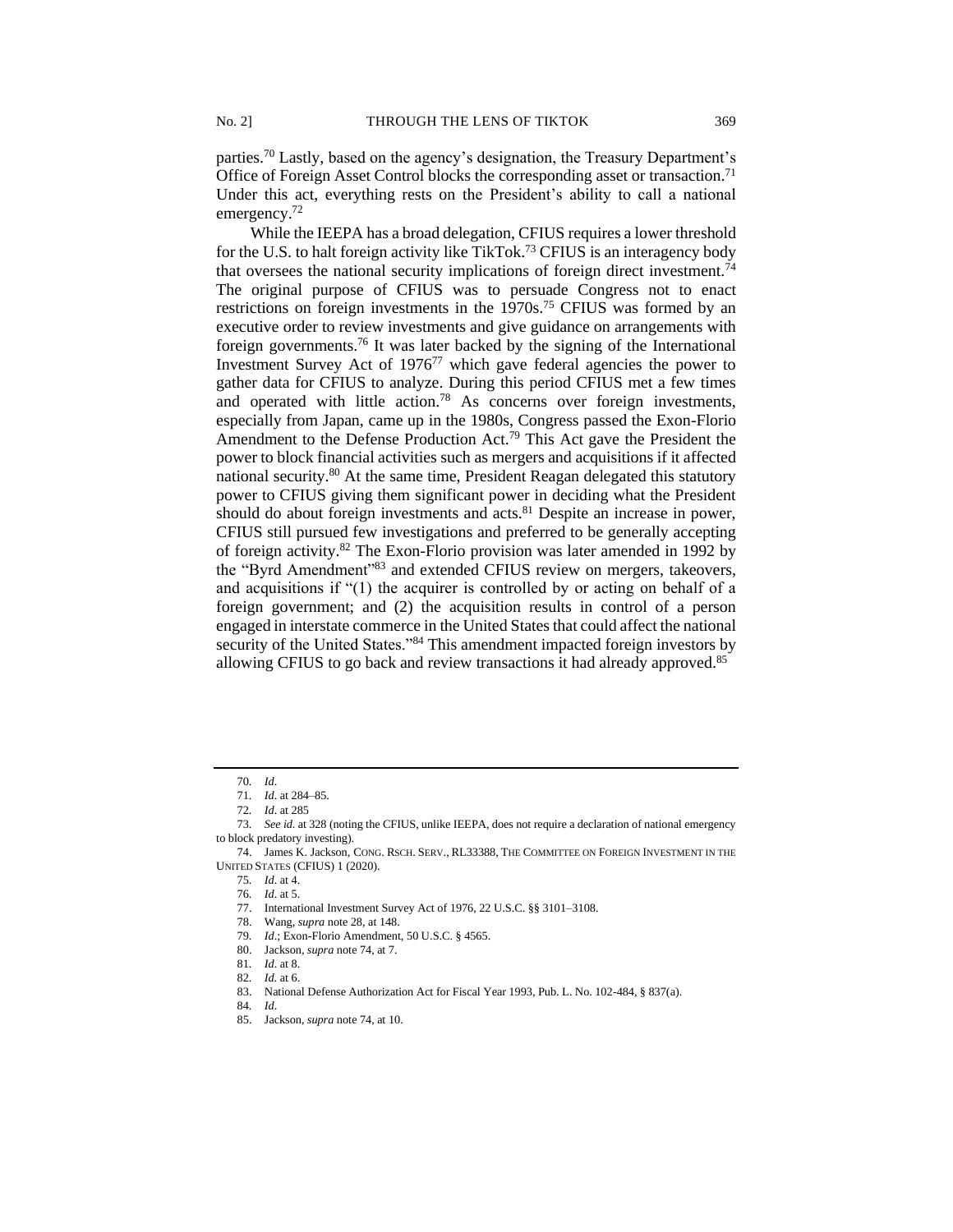# *C. Present CFIUS*

Concerns over China's increasing investments in the U.S. led Congress to modify CFIUS.<sup>86</sup> In 2018, Congress passed the Foreign Investment Risk Review Modernization Act of 2018 (FIRRMA) $87$  which expands the scope of transactions covered by CFIUS.<sup>88</sup> This provision provides CFIUS greater oversight over foreign investment within the United States.<sup>89</sup> It also allows consideration against investors from countries that are of "special concern."<sup>90</sup> FIRRMA covers foreign transactions such as mergers, acquisitions, or takeovers that could result in control by a foreign entity of a U.S. business.<sup>91</sup> FIRRMA also reviews a deal if it affects critical infrastructure, critical technology, or sensitive personal data, and if it does, then it is considered affecting national security.<sup>92</sup> FIRRMA was further embellished by a series of new regulations<sup>93</sup> in 2020 that asked CFIUS to investigate foreign investments that "maintains or collects sensitive personal data of U.S. citizens that may be exploited in a manner that threatens national security."<sup>94</sup> With FIRRMA, there has been an increase in regulation of foreign investment in the United States. CFIUS reviews have also increased due to growing concerns of cyber security.<sup>95</sup> The way the United States mitigates national security concerns under CFIUS review usually results in asking foreign companies to sell foreign assets, restricting certain technologies or access to locations, or submitting more information for additional inspections.<sup>96</sup>

#### *D. TikTok & CFIUS*

With the increased concern of Chinese involvement within the United States, TikTok is the latest application to be accused of as a Chinese tool for surveillance. TikTok has denied this claim. The application has tried to combat these rumors by stressing upon the American personnel within the company, including an American CEO, and denying that it has provided China with user data. $97$  The app also argued that it has made public its content moderation policies to show transparency in the company's actions.<sup>98</sup> TikTok also considered the possibility of a sale to a U.S. based company to further show its

<sup>86.</sup> *Id.* at 11.

<sup>87.</sup> Foreign Investment Risk Review Modernization Act of 2018, Pub. L. No.115-232 (2018).

<sup>88.</sup> Jackson, *supra* note 74, at 1–2

<sup>89</sup>*. Id*.

<sup>90</sup>*. Id*. at 12.

<sup>91</sup>*. Id*. at 24.

<sup>92</sup>*. Id*.

<sup>93.</sup> 31 C.F.R. § 800.241 (2020).

<sup>94.</sup> Jackson, *supra* note 74, at 24.

<sup>95.</sup> Barrington, *supra* note 18, at 100–01.

<sup>96.</sup> Shields, *supra* note 36, at 292–93.

<sup>97.</sup> Zak Doffman, *Is TikTok Seriously Dangerous—Do You Need To Delete It?*, FORBES (July 11, 2020,

<sup>5:07</sup> PM), https://www.forbes.com/sites/zakdoffman/2020/07/11/tiktok-seriously-dangerous-warning-deleteapp-trump-ban/?sh=525d42b32b0e.

<sup>98</sup>*. Statement on the Administration's Executive Order*, TIKTOK (Aug. 7, 2020), https://newsroom.tiktok.com/en-us/tiktok-responds.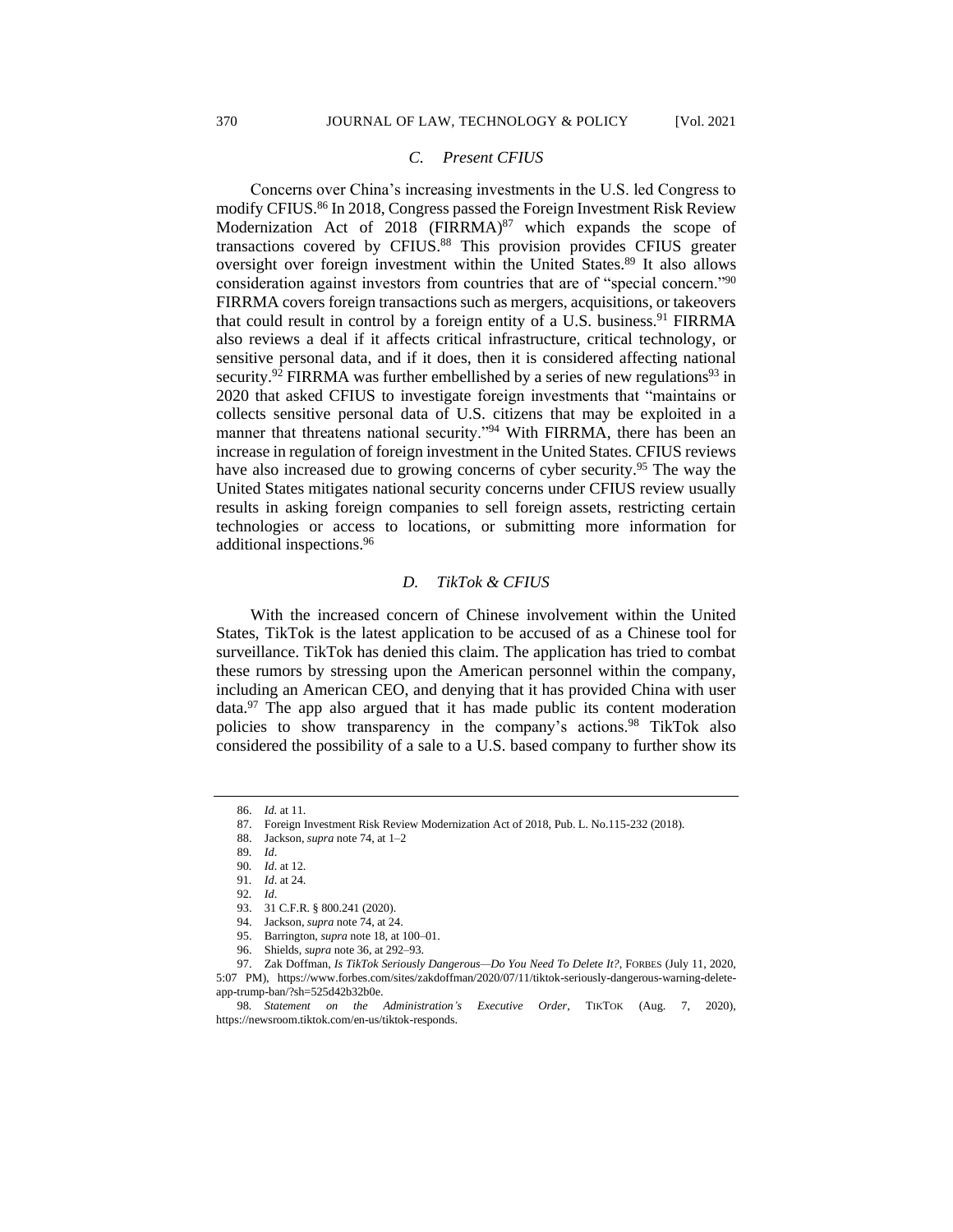lack of connection to the Chinese government.<sup>99</sup> The app has made clear that the actions of the United States government against TikTok could undermine economic success within the U.S. and that the company is willing to sue the executive order forced against them.<sup>100</sup> Still the United States has not accepted any of the statements TikTok has made regarding this situation.

When TikTok (then called Music.ly) was bought by ByteDance, the app was considered a U.S. business that could be reviewed under CFIUS.<sup>101</sup> But CFIUS did not review the deal because national security was not a concern at the time of the purchase.<sup>102</sup> When TikTok grew in popularity, CFIUS, under its retroactive review power, began to analyze the transaction in November 2019.<sup>103</sup> At the end of the review, CFIUS ordered a divestment of TikTok, an order that remains in play today.<sup>104</sup> However, CFIUS did not set a deadline for when ByteDance must divest TikTok and stated it will not set a deadline after repeatedly granting extensions.<sup>105</sup>

In August of 2020, the government issued sanctions against ByteDance in an attempt to ban the application under the IEEPA's national emergency powers.<sup>106</sup> The government argued that TikTok threatened U.S. security due to its data collection practices on behalf of China.<sup>107</sup> The government also argued that sanctions are applicable under executive order 13873 which declares a national emergency based upon the threat of technology that is under the control of foreign entities.<sup>108</sup> However, that executive order deals with transactions on or after May 2019, a time later than the ByteDance acquisition.<sup>109</sup>

Things took a turn for TikTok in 2021. As President Biden took office, he revoked President Trump's sanctions, but his order left open the possibility for stronger sanctions on applications with foreign origins.<sup>110</sup> Biden's executive order reaffirms the validity of executive order 13873 and its sanction process, leading to the possibility that other applications may face what TikTok faced under the Trump Administration. <sup>111</sup> Yet even if TikTok is not banned or sold, the question remains of how the United States will review foreign-owned applications with national security implications.

<sup>99</sup>*. Id*.

<sup>100</sup>*. Id*.

<sup>101.</sup> Chesney, *supra* note 1.

<sup>102</sup>*. Id*.

<sup>103</sup>*. Id*.

<sup>104.</sup> Robert Chesney, *TikTok, WeChat, and Biden's New Executive Order: What You Need to Know*, LAWFARE (June 9, 2021, 1:09 PM), https://www.lawfareblog.com/tiktok-wechat-and-bidens-new-executiveorder-what-you-need-know.

<sup>105.</sup> Kim Lyons, *Trump Administration Appeals Yet Another TikTok Ruling*, THE VERGE (Dec. 28, 2020, 3:21 PM), https://www.theverge.com/2020/12/28/22203284/trump-administration-appeal-tiktok-chinabytedance.

<sup>106</sup>*. Id*.

<sup>107</sup>*. See id*. (claiming President Trump feared for U.S. security interests based on China-based apps).

<sup>108</sup>*. See* Securing the Information and Communications Technology and Services Supply Chain, 84 Fed. Reg. 22689 (May 15, 2019) (allowing sanctions on technology and services that hinder national security).

<sup>109.</sup> Chesney, *supra* note 1.

<sup>110.</sup> Protecting Americans' Sensitive Data from Foreign Adversaries, 86 Fed. Reg. 31423 (June 9, 2021). 111*. Id*.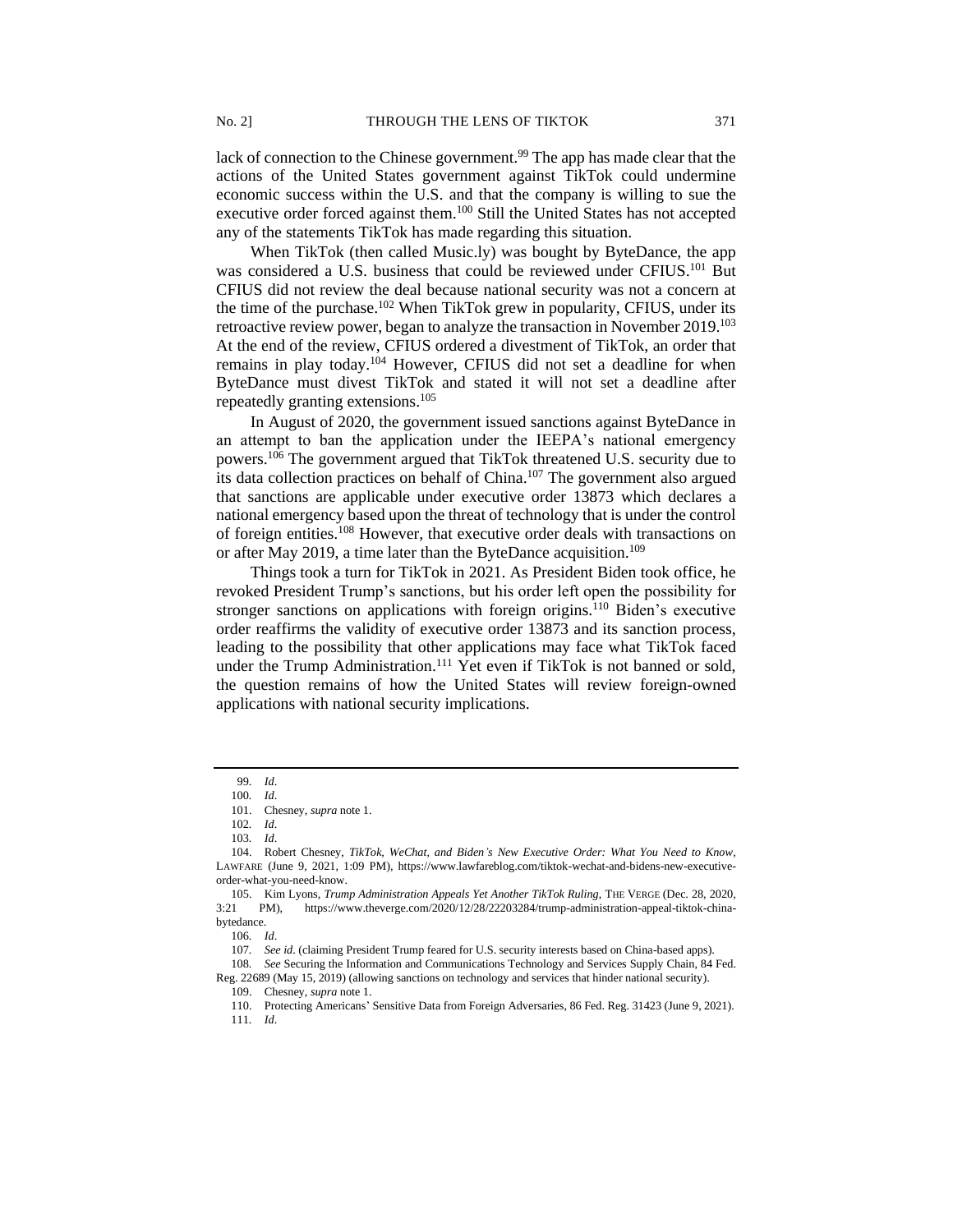#### III. THE FLAWS OF A POTENTIAL U.S. RESPONSE TO TIKTOK

#### *A. Ramifications of a Ban or Sale*

National security concerns are necessary to consider regarding foreign activity within the United States. Yet the U.S. government must balance other interests with security. Looking at TikTok, a ban or sale has consequences beyond just the application.<sup>112</sup> Either action by the United States can have ripple effects on foreign and domestic entities within and outside of the United States.<sup>113</sup> It also leaves a dangerous precedent for the United States.

American companies are one of the biggest stakeholders that could be impacted by a TikTok ban or sale. A ban on applications like TikTok in the United States would lead to distrust among companies for fear of being banned internationally.<sup>114</sup> In the case of TikTok, if the United States imposes restrictions on China, it could risk losing access to the Chinese market for U.S. companies.<sup>115</sup> After the news of a possible ban on TikTok and other Chinese apps, China created a list of foreign companies it viewed that went against Chinese interests.<sup>116</sup> Though that list did not name any specific companies, it did indicate that the entities on that list may be barred from investing in China.<sup>117</sup> It also suggested fines and barring of employees from working within those companies. <sup>118</sup> China's retaliation list is not a new phenomenon. Before TikTok, the list was deliberated when the United States accused Huawei, a Chinese company, of stealing trade secrets and spying on behalf of China.<sup>119</sup> Furthermore, China has already blocked foreign internet services like Facebook and Google from operating within the country.<sup>120</sup> These acts demonstrate what China can do and what implications lie for American companies in China. For instance, Apple—which produces most of its products within China—could be penalized or fined by the Chinese government.<sup>121</sup> Other companies that could be affected are Amazon Web, which has joint cloud services within China, and Microsoft, which has a major market, research & development, and supply chains within the country.<sup>122</sup>

<sup>112.</sup> Keman Huang & Stuart Madnick, *The TikTok Ban Should Worry Every Company*, HARV. BUS. REV. (Aug. 28, 2020), https://hbr.org/2020/08/the-tiktok-ban-should-worry-every-company ("The proposed ban reinforces a growing belief that America is no longer the leading guarantor of global business, but rather a potential threat to it—a notion that is profoundly reshaping the world economy and threatening American businesses.").

<sup>113.</sup> Nachreiner*, supra* note 19.

<sup>114.</sup> Huang & Madnick, *supra* note 112.

<sup>115.</sup> Shields, *supra* note 36, at 304.

<sup>116.</sup> Keith Bradsher & Raymond Zhong, *After Trump's TikTok Ban, China Readies Blacklist of Foreign Companies*, N.Y. TIMES (Sept. 19, 2020), https://www.nytimes.com/2020/09/19/technology/china-tiktokwechat-blacklist.html.

<sup>117</sup>*. Id*.

<sup>118</sup>*. Id*.

<sup>119</sup>*. Id*.

<sup>120</sup>*. Id*.

<sup>121</sup>*. Id*.

<sup>122.</sup> Nina Palmer, *Beijing's Retaliation on TikTok Could Hurt U.S. Firms*, FOREIGN POL'Y (Aug. 4, 2020, 12:21 PM), https://foreignpolicy.com/2020/08/04/china-retaliation-tiktok-could-hurt-american-firms-cisco.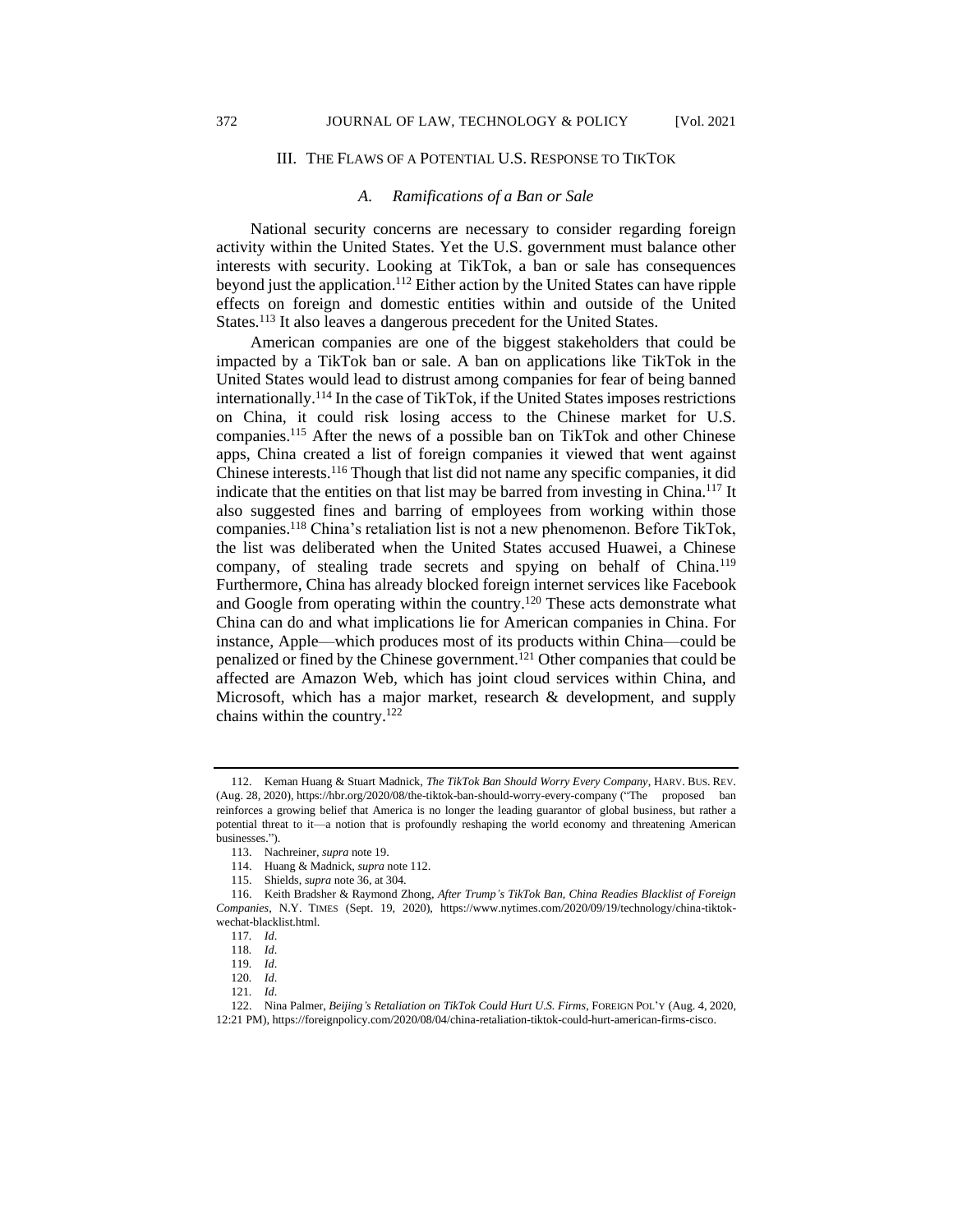China's possible retaliation also extends to if TikTok is sold to a U.S. buyer.<sup>123</sup> China views the ban or forced sale of TikTok as bullying and discrimination on the part of the United States.<sup>124</sup> However, it is necessary to note that American social media applications like YouTube, Gmail, and Snapchat are not allowed in China.<sup>125</sup> But retaliation by China could include continued discrimination against other U.S. applications.<sup>126</sup> China has accepted previous interference with forced sales of applications with Chinese origins. Grindr, a gay dating app with Chinese origins, was reversely purchased by a U.S. company.<sup>127</sup> However, TikTok is different. Part of China's ire comes from the popularity of TikTok.<sup>128</sup> TikTok is the first Chinese application with a significant market share in the United States.<sup>129</sup> Actions against TikTok could broadcast a broader message against China.

On the domestic front, the ban or sale could stall economic growth within the United States. For one, it would impact foreign investment in American technology.<sup>130</sup> Chinese investments are an important resource in tech sectors, specifically Silicon Valley.<sup>131</sup> One such company is China's Tencent, which owns WeChat (a Chinese messenger service) and is a strong investor in U.S. based Reddit.<sup>132</sup> Additionally, previous precedent has shown the consequences of failed investments on U.S.-based companies.<sup>133</sup> In 2018, the United States rejected Qualcomm's merger with Broadcom, whose parent company, Avago, was based in Singapore.<sup>134</sup> This merger would have been the largest merger to date in the United States.<sup>135</sup> But just days before the merger, CFIUS met and recommended President Trump reject the deal.<sup>136</sup> Part of the rejection came from the fact that semiconductors, made by Qualcomm, can be used in tech equipment or, more specifically, radar equipment.<sup>137</sup> The government feared the radar equipment would be used for military purposes and prevented the deal from going through.<sup>138</sup> While there were no immediate consequences, the U.S. government's actions have created a possible hesitation for foreign companies to invest within the United States.<sup>139</sup> Along with a decline in investments,

<sup>123.</sup> Kenneth Rapoza, *China Promises To Retaliate If TikTok Forced To Sell*, FORBES (Aug. 7, 2020, 10:08 AM), https://www.forbes.com/sites/kenrapoza/2020/08/07/china-promises-to-retaliate-if-tiktok-forced-to-sell/ ?sh=666fbf946e1e.

<sup>124</sup>*. Id*.

<sup>125</sup>*. Id*.

<sup>126.</sup> Palmer, *supra* note 122.

<sup>127</sup>*. Id*.

<sup>128</sup>*. See id.* ("[T]his would mark the first time the U.S. government forced a Chinese-developed product with significant market share out of the U.S. market.").

<sup>129</sup>*. Id*. 130. Shields, *supra* note 36, at 298.

<sup>131</sup>*. Id*.

<sup>132.</sup> Matsakis, *supra* note 17.

<sup>133.</sup> Huang & Madnick, *supra* note 112.

<sup>134.</sup> Barrington, *supra* note 18, at 77.

<sup>135</sup>*. Id*.

<sup>136</sup>*. Id*. at 78–79.

<sup>137</sup>*. Id*. at 83.

<sup>138</sup>*. Id*.

<sup>139.</sup> Prachi Juneja, *The Aftermath of the Qualcomm Deal*, MGMT. STUDY GUIDE, https://www.managementstudyguide.com/aftermath-of-the-qualcomm-deal.htm (last visited Sept. 21, 2021).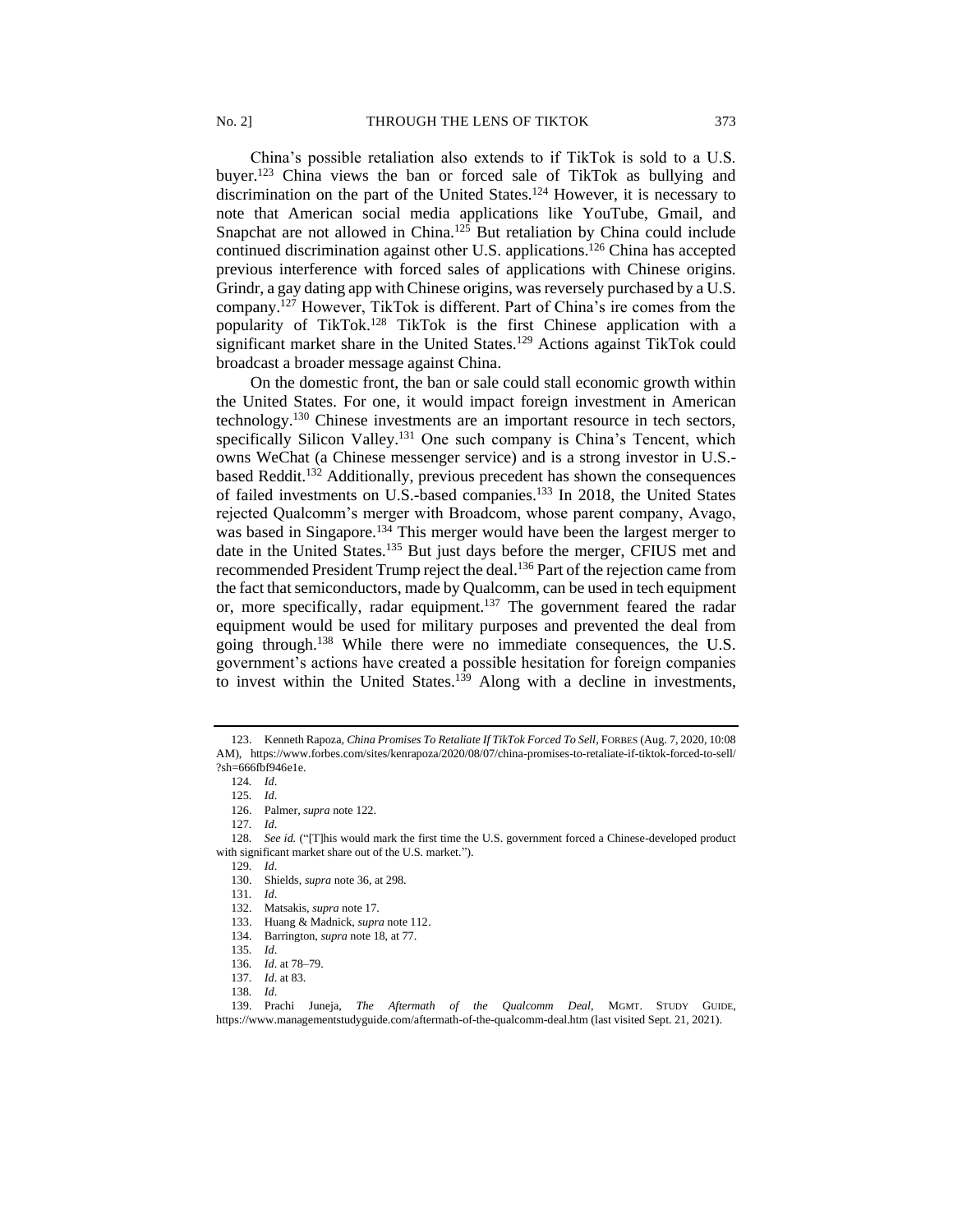another consequence is the redirection of foreign investment to countries with fewer restrictions.<sup>140</sup> The mere mention of a CFIUS investigation regarding a company can hurt the business's ability to complete a deal or gain investments.<sup>141</sup>

A ban or sale can have broader implications on competitive advantages within tech sectors.<sup>142</sup> There would be a reduction in U.S. companies having a competitive advantage over their competitors.<sup>143</sup> Though it would not be immediately seen, the gradual decrease in the presence of foreign companies and their technological advances could become an obstacle in U.S. research and development.<sup>144</sup> It reduces the spillover knowledge from foreign companies operating in the United States.<sup>145</sup> This also extends to Chinese talents who could make progressive steps in different tech sectors and create new developments within that field.<sup>146</sup> The U.S. government could stifle the growth of emerging technology and ideas.<sup>147</sup> It would hurt these fledgling companies from gaining investments to survive.<sup>148</sup> Also, with the increased and tightened regulations of CFIUS, companies must go through a rigorous regulatory process early in its development causing it to utilize a lot of its resources.<sup>149</sup>

As CFIUS became increasingly regulatory, there has been an upward trend towards prohibiting transactions rather than mitigating national security risks.<sup>150</sup> In TikTok's case, the company has implemented several changes to mitigate security risks.<sup>151</sup> The company has started storing data in the United States and backing it up in Singaporean servers.<sup>152</sup> It has also installed an American CEO and operations team while withdrawing from Hong Kong and setting up its global HQ somewhere else.<sup>153</sup> Furthermore, it even prevented parent company ByteDance from accessing user data from TikTok.<sup>154</sup> Yet the U.S. still pushed for the company to sell itself off, indicating that their actions have not calmed the government's concerns.<sup>155</sup>

The ban on applications such as TikTok does not prevent the risk of data collection from foreign governments.<sup>156</sup> The United States is at risk from Chinese data collection by other means as seen with the breaches at Anthem

145*. Id*. 146*. Id*.

147. Wang, *supra* note 28, at 177.

148*. Id*.

149*. Id*.

- 150. Shields, *supra* note 36, at 296.
- 151. Huang & Madnick, *supra* note 112.

<sup>140.</sup> Shields, *supra* note 36, at 299.

<sup>141</sup>*. Id*. at 294.

<sup>142</sup>*. Id*. at 298.

<sup>143</sup>*. Id*.

<sup>144</sup>*. Id*.

<sup>152</sup>*. Id.*

<sup>153</sup>*. Id*.

<sup>154</sup>*. Id*.

<sup>155.</sup> Wong, *supra* note 7.

<sup>156.</sup> Graham Webster, *App Bans Won't Make US Security Risks Disappear*, MIT TECH. REV. (Sept. 21, 2020), https://www.technologyreview.com/2020/09/21/1008620/wechat-tiktok-ban-china-us-security-policyopinion.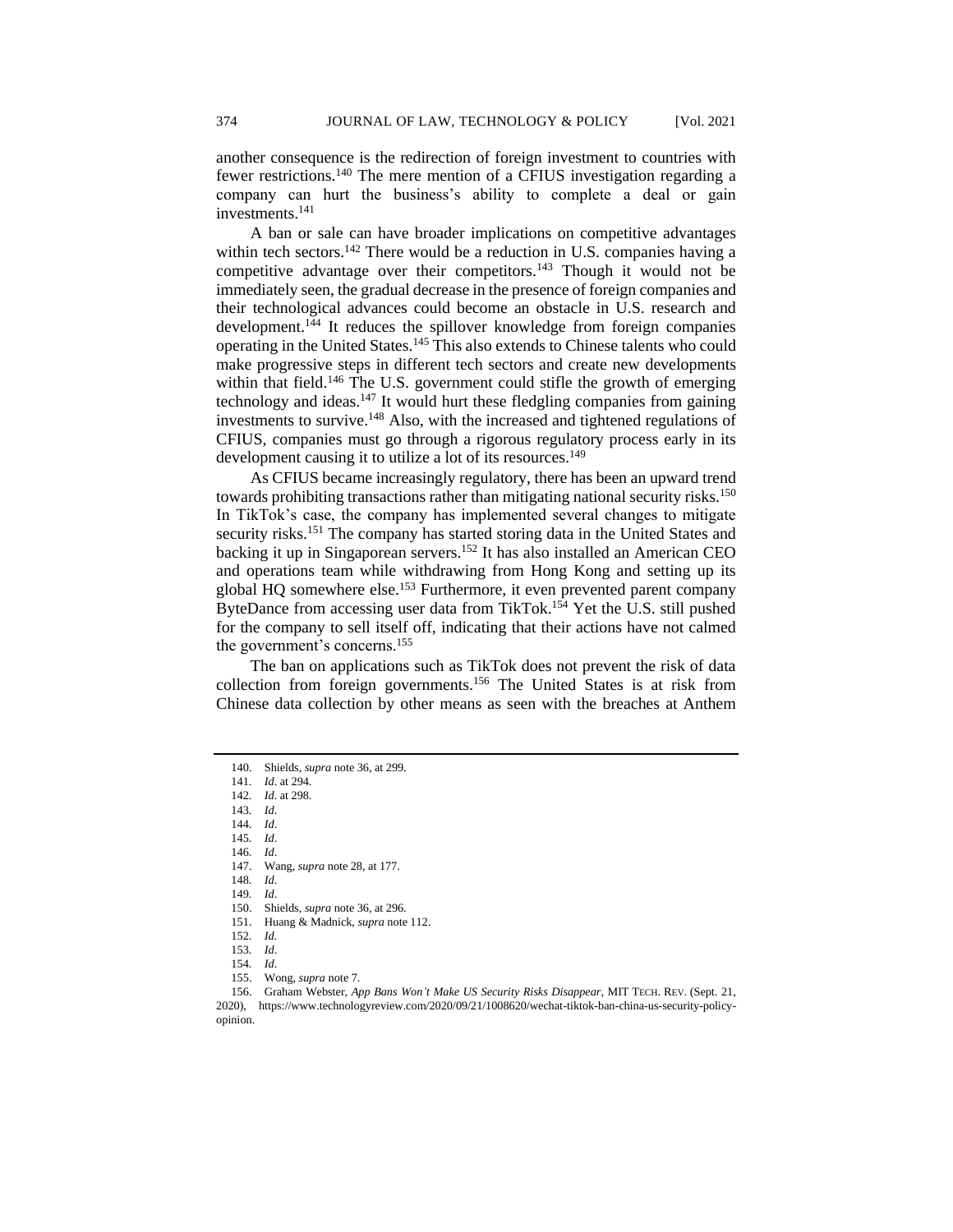Health Insurance and Equifax.<sup>157</sup> With the weaknesses in U.S. systems, if entire tech sectors are penalized, it could lead to negative effects on innovation within the United States.<sup>158</sup>

In the realm of domestic policy, a TikTok ban can be detrimental to the U.S. government's data collection. The United States is among the many countries that want to gain access to user data in applications.<sup>159</sup> However, in fear of China, Silicon Valley firms will hesitate to work with the U.S. government on a policy basis in fear of losing out on the Chinese market.<sup>160</sup> Additionally, if development is halted within the United States, the country will not be able to adapt to new technologies for governmental purposes.<sup>161</sup> This could lead to distance between the U.S. government and developing technology, which could hinder regulation of such technology by the government and result in weaknesses within the country's security.<sup>162</sup>

Under foreign policy, a hard approach to foreign apps could impact trade ties with other countries.<sup>163</sup> For example, China is a major importer of agricultural goods and lumber.<sup>164</sup> If China decides to reduce imports, it could impact the economies of agricultural states who are the key producers of these resources.<sup>165</sup> China could also retaliate with forced sales of Chinese assets by U.S. entities.<sup>166</sup> It could also lead to foreign companies searching for alternative suppliers for U.S. components of their products in different countries to avoid regulatory uncertainty.<sup>167</sup>

One other implication is the possibility of splinternets. The United States is at the forefront of the fight for an open democracy.<sup>168</sup> However, with countries putting up barriers, it leads to a phenomenon called splintering.<sup>169</sup> Splintering is the carve-up of the internet into different regional areas, <sup>170</sup> essentially creating a digital border wall that separates the internet of one country from everyone else.<sup>171</sup> One way this occurs is through the management of a filter to allow certain data into the country.<sup>172</sup> This includes information such as keywords and IP addresses.<sup>173</sup> This is China's approach, but countries like Russia are taking a

<sup>157</sup>*. Id*.

<sup>158.</sup> Allman, *supra* note 65, at 339.

<sup>159.</sup> Huang & Madnick, *supra* note 114.

<sup>160.</sup> Shields, *supra* note 36, at 304.

<sup>161.</sup> Wang, *supra* note 28, at 177.

<sup>162.</sup> Shields, *supra* note 36, at 300.

<sup>163.</sup> Rapoza, *supra* note 123.

<sup>164</sup>*. Id*.

<sup>165</sup>*. Id*.

<sup>166.</sup> Palmer, *supra* note 122.

<sup>167.</sup> Huang & Madnick, *supra* note 112.

<sup>168.</sup> VOX, *The Problem With Banning TikTok*, YOUTUBE (Aug. 29, 2020), https://www.youtube.com/ watch?v=BAsXGN2OX0c.

<sup>169.</sup> Editorial Board, *TikTok And The Splintering Of The Global Internet*, FIN. TIMES (Aug. 3, 2020), https://www.ft.com/content/6a1b9b4d-ddbc-4b62-9101-221510fb7b45.

<sup>170</sup>*. Id*.

<sup>171.</sup> Sally Adee, *The Global Internet Is Disintegrating. What Comes Next?*, BBC: FUTURE (May 14, 2019), https://www.bbc.com/future/article/20190514-the-global-internet-is-disintegrating-what-comes-next.

<sup>172</sup>*. Id*.

<sup>173</sup>*. Id*.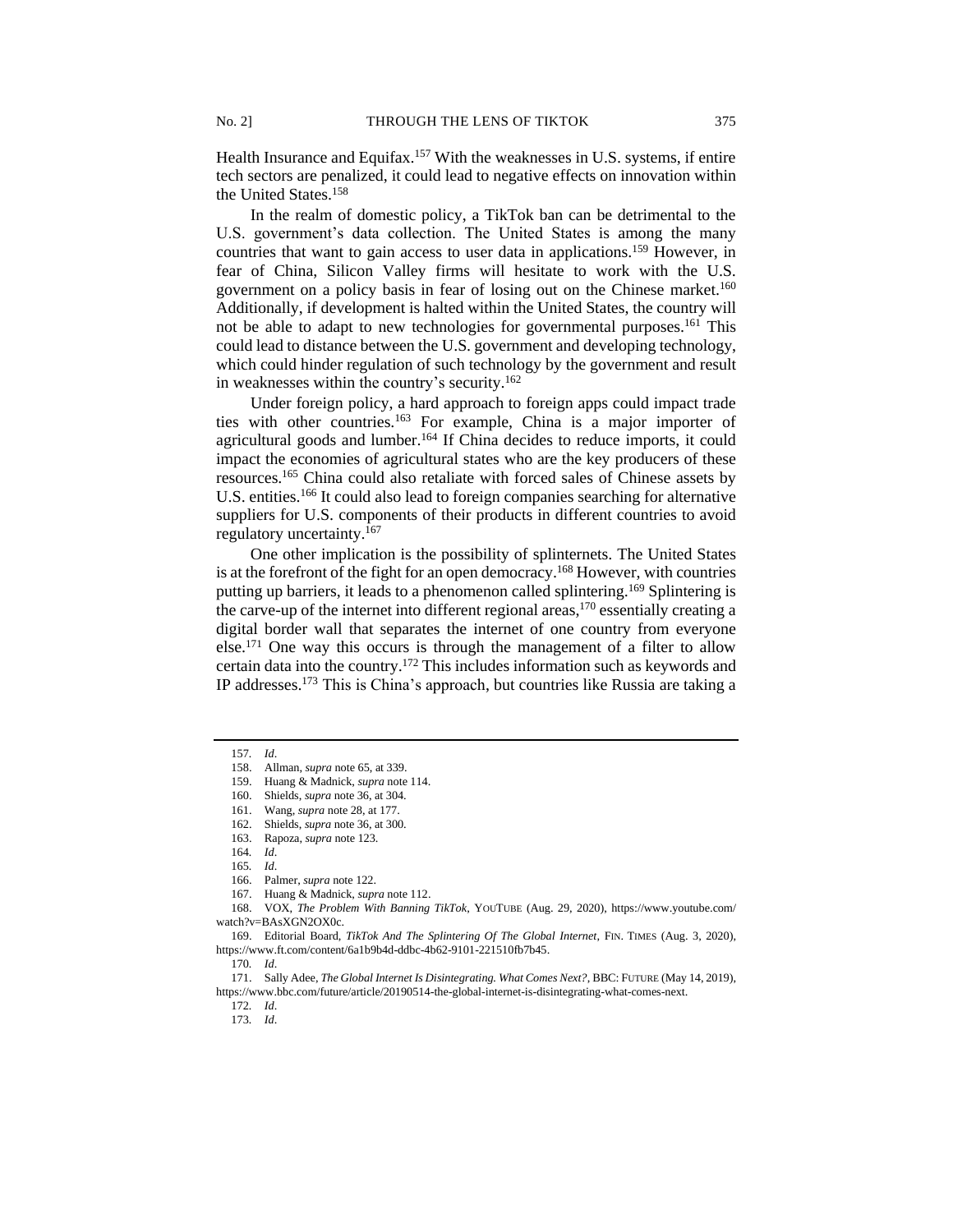slightly different stance.<sup>174</sup> They aim to keep internet traffic within their geographical borders, not to the outside world.<sup>175</sup> Besides the obvious free speech violations, splintering has bigger impacts on countries. For one, it can slow innovation.<sup>176</sup> Lack of access to internet resources stifles innovation and growth.<sup>177</sup> The Internet pushes for collaboration. A ban on TikTok would create a splinternet, keeping the United States from the connected world within the application. Additionally, if the U.S. takes this path, it sends a message to other countries to emulate this action. <sup>178</sup> Research supports that many countries are moving towards a more closed internet.<sup>179</sup> Countries take this path for national security reasons.<sup>180</sup> This is a valid concern, but the consequences of a splinternet are vast and global. If the United States moves in this direction, it would be a country that loses its foothold as a defender of an open internet.<sup>181</sup>

# *B. Bypassing of a U.S. Response*

Banning or selling applications like TikTok can have widespread ramifications. However, the current methods to bypass these bans or force sales are ineffective in solving the consequences that can occur. Additionally, there is no worthwhile way for a company to fight against a U.S. response, especially in the situation of TikTok. The methods that do exist leave a wide gap for foreign entities to exploit for national security purposes.<sup>182</sup> In TikTok's case, there is no viable option to stop a ban or sale of the app if it were to go through and at the same time balance security concerns by the government.<sup>183</sup>

Before FIRRMA, TikTok would have been unable to litigate a CFIUS order if it did not rule in their favor.<sup>184</sup> CFIUS orders were not subject to regular judicial review.<sup>185</sup> Even if the company were to challenge the executive order banning TikTok, challenging an executive order by the President becomes difficult due to the authority given to the President in matters of foreign affairs and national security.<sup>186</sup> The Exon-Florio Amendment stated that courts did not have the authority to review presidential decisions to suspend or block a deal.<sup>187</sup>

However, the D.C. Circuit has allowed for constitutional claims to still come forward concerning CFIUS orders.<sup>188</sup> In *Ralls v. CFIUS*, Ralls Corporation, a Chinese company, sued CFIUS to challenge CFIUS's decision to

<sup>174</sup>*. Id*. 175*. Id*.

<sup>176.</sup> *TikTok And The Splintering Of The Global Internet*, *supra* note 169.

<sup>177.</sup> *TikTok And The Splintering Of The Global Internet*, *supra* note 169. 178. Adee, *supra* note 171.

<sup>179</sup>*. Id*.

<sup>180</sup>*. Id*.

<sup>181.</sup> *The Problem With Banning TikTok*, *supra* note 168.

<sup>182.</sup> Chesney, *supra* note 1.

<sup>183</sup>*. Id*.

<sup>184</sup>*. Id*.

<sup>185</sup>*. Id*.

<sup>186.</sup> Ari K. Bental, *Judge, Jury, And Executioner: Why Private Parties Have Standing to Challenge an Executive Order that Prohibits ICTS Transactions with Foreign Adversaries*, 69 AM. U.L. REV. 1883, 1922 (2020).

<sup>187</sup>*. Id*. at 1910.

<sup>188.</sup> Chesney, *supra* note 1.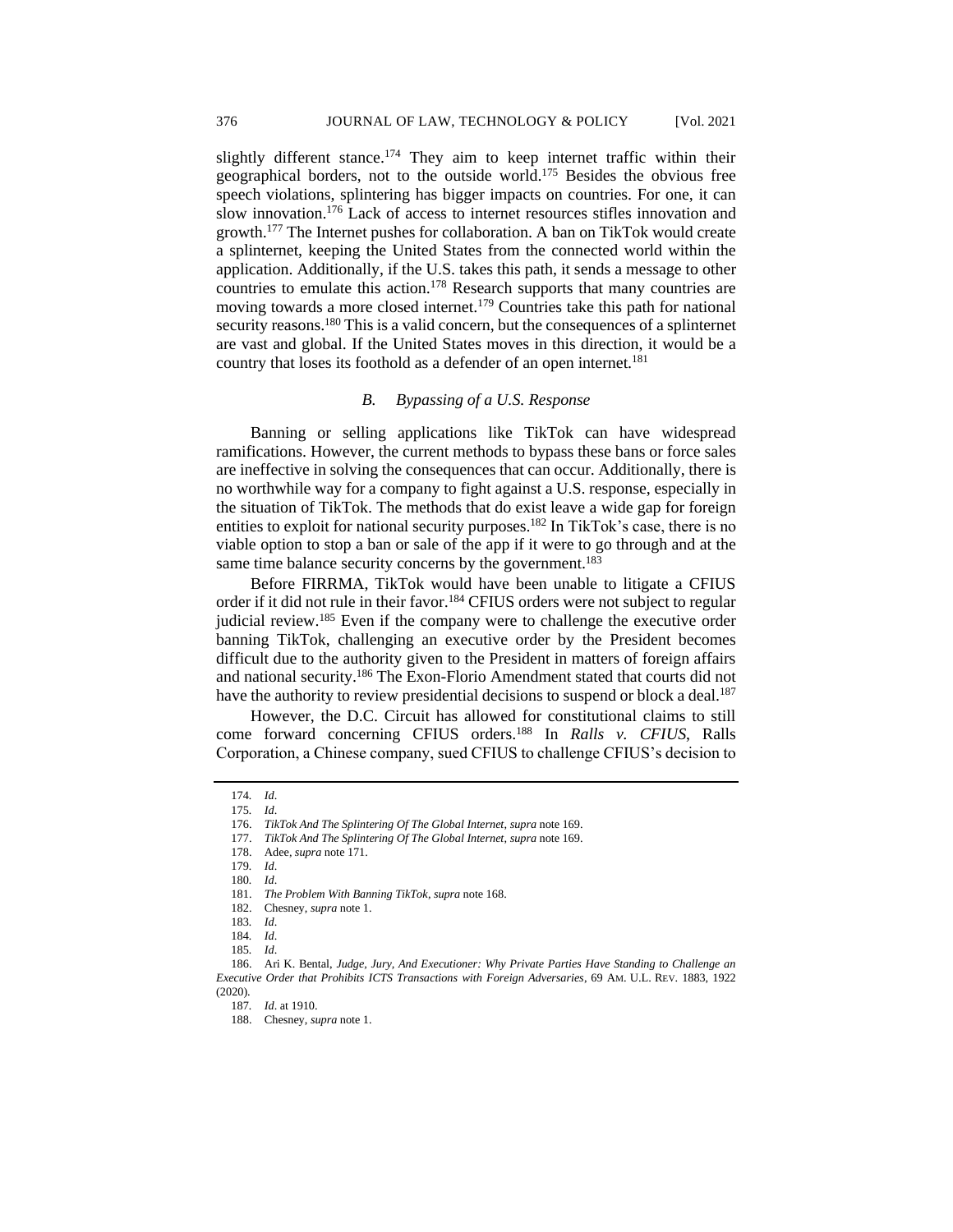block a wind-farm construction plan.<sup>189</sup> On appeal, the appellate court held that while Ralls could not challenge the President's conclusion regarding the transaction in question because it was a question of national security, it could challenge based on the company's Fifth Amendment due process rights being violated.<sup>190</sup> The government could deprive a party of its due process rights when it does not give adequate notice of its action, access to unclassified evidence, or the opportunity to rebut that evidence.<sup>191</sup> In *Ralls*, the government did not provide Ralls with the information the President used to determine why the plan

But *Ralls* is no longer an obstacle given that FIRRMA has created a formal avenue for judicial review of CFIUS orders by requiring the filing of challenges to the D.C. Circuit Court.<sup>193</sup> In another jurisdiction, a district court judge in Washington issued a preliminary injunction to prevent the Commerce Department from preventing the removal of TikTok from application stores in the United States.<sup>194</sup> This court eventually issued an order that prevented the Commerce Department from preventing new downloads of the application.<sup>195</sup> The Department of Justice has filed an appeal to the D.C. Circuit Court to decide whether national security concerns are enough to justify a ban on TikTok.<sup>196</sup> A couple of months later, another federal judge in Pennsylvania blocked the Commerce Department from barring TikTok from operating in the United States.<sup>197</sup> This means that the Commerce Department cannot prevent TikTok from data hosting, content delivery, or other such actions from happening in the United States.<sup>198</sup> In response to its actions, the court stated that the government's national security concerns are "hypothetical."<sup>199</sup> On the other hand, TikTok has filed an appeal to the U.S. Court of Appeals to review the actions of CFIUS as it has not been responsive about when its parent company ByteDance must sell off its U.S. assets due to national security concerns.<sup>200</sup> Currently, the Department of Justice has asked the cases to be dismissed for mootness due to the revocation of President Trump's executive order.<sup>201</sup> However, despite this outcome, the question remains if the broad discretion given to the executive branch on foreign

should be vetoed.<sup>192</sup>

<sup>189.</sup> Ralls Corp. v. CFIUS, 758 F.3d 296, 301–02, 304 (D.C. Cir. 2014).

<sup>190</sup>*. Id*. at 319–20.

<sup>191</sup>*. Id*.

<sup>192</sup>*. Id*.

<sup>193.</sup> Bental, *supra* note 186, at 1911.

<sup>194.</sup> David Shepardson, *U.S. Will 'Vigorously Defend' Tiktok Executive Order Despite Ruling*, REUTERS (Nov. 1, 2020, 2:54 PM), https://www.reuters.com/article/us-usa-tiktok-ban/u-s-will-vigorously-defend-tiktokexecutive-order-despite-ruling-idUSKBN27H1R7.

<sup>195.</sup> Lyons, *supra* note 105.

<sup>196</sup>*. Id*.

<sup>197.</sup> Shepardson, *supra* note 194.

<sup>198</sup>*. Id*.

<sup>199</sup>*. Id*.

<sup>200.</sup> Sam Byford, *TikTok Says the Trump Administration Has Forgotten about Trying to Ban it, Would Like to Know What's Up*, THE VERGE (Nov. 10, 2020, 9:09 PM), https://www.theverge.com/2020/11/10/ 21559677/ tiktok-cfius-court-petition-ban-deadline.

<sup>201.</sup> David Shepardson, *Biden Administration asks Courts to Dismiss Government Appeals of TikTok Ruling*, REUTERS (July 12, 2021, 6:41 PM), https://www.reuters.com/business/retail-consumer/us-asks-courtdismiss-government-appeal-tiktok-ruling-2021-07-12.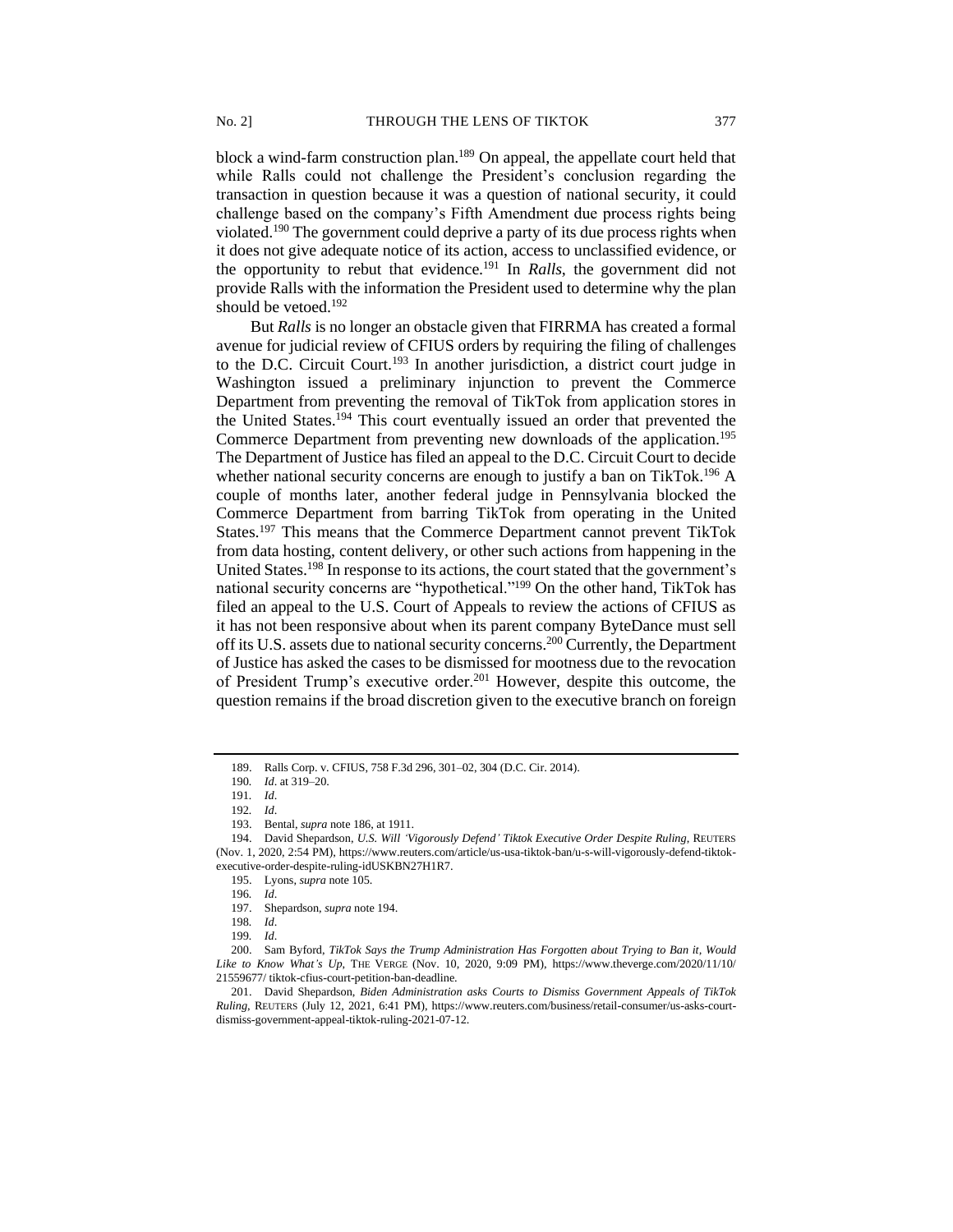matters would allow the ban or sale on applications like TikTok. Furthermore, litigation is a tedious and ineffective method to bypass CFIUS decisions.

The other method to bypass CFIUS is through the gaps in its review process. One of CFIUS's gaps pertains to startups.<sup>202</sup> CFIUS, while expanding its coverage on a range of issues, fails to take into consideration investments in venture startups, where many national security concerns originate.<sup>203</sup> FIRRMA specifically fails to address critical issues and fails to serve CFIUS in addressing national security concerns regarding cyberwarfare.<sup>204</sup> Additionally, ambiguous terms play a negative role on companies. For one, FIRRMA lowers the benchmark of what triggers a review.<sup>205</sup> FIRRMA covers any investment, direct or indirect, that deals with giving a foreign person access to resources that can influence a company's involvement in "sensitive personal data; critical technologies; or critical infrastructure."<sup>206</sup> This broad delegation is unclear about what constitutes "influence" over a company.<sup>207</sup> This ambiguity carries over to other provisions such as the undefined term "sensitive personal data."<sup>208</sup> The vagueness in CFIUS has the potential to harm economic prosperity because it creates uncertainty for companies that deal with sensitive personal data.<sup>209</sup> An unclear process hinders the ability of companies, like TikTok, to follow CFIUS and confidently invest or operate within the United States.<sup>210</sup> These gaps in CFIUS may be exploited by foreign companies and hinder the U.S.'s ability to balance between national security concerns and emerging foreign activity within the country.<sup>211</sup>

There is also the possibility of simply avoiding CFIUS.<sup>212</sup> If a foreign entity creates a subsidiary within the United States, it may, in the short-term, conduct research and development with American innovators and avoid CFIUS until a later time.<sup>213</sup> If a startup investment is not associated with an existing U.S. entity, then CFIUS does not review it, and as a result, companies can bypass CFIUS.<sup>214</sup> Foreign entities need to just invest early on by employing creators of new technology.<sup>215</sup> This action inhibits the ability for CFIUS to overlook legitimate threats of national security that could arise. However, while possible for other companies, TikTok would be unable to avoid CFIUS due to it being a retroactive review by the Committee.<sup>216</sup>

Besides simply bypassing or avoiding CFIUS, the review process itself is ineffective to solve security concerns and balance foreign activity. Several

206. Foreign Investment Risk Review Modernization Act of 2018, Pub. L. No.115-232 (2018).

<sup>202.</sup> Barrington, *supra* note 18, at 120.

<sup>203</sup>*. Id*. at 103.

<sup>204</sup>*. Id*. at 80.

<sup>205</sup>*. Id*. at 106.

<sup>207.</sup> Barrington, *supra* note 18, at 106.

<sup>208</sup>*. Id*. at 110.

<sup>209</sup>*. Id*.

<sup>210</sup>*. Id*.

<sup>211</sup>*. Id*. at 121.

<sup>212</sup>*. Id*. at 120. 213*. Id*.

<sup>214</sup>*. Id*. at 121.

<sup>215</sup>*. Id*.

<sup>216</sup>*.* Chesney, *supra* note 1.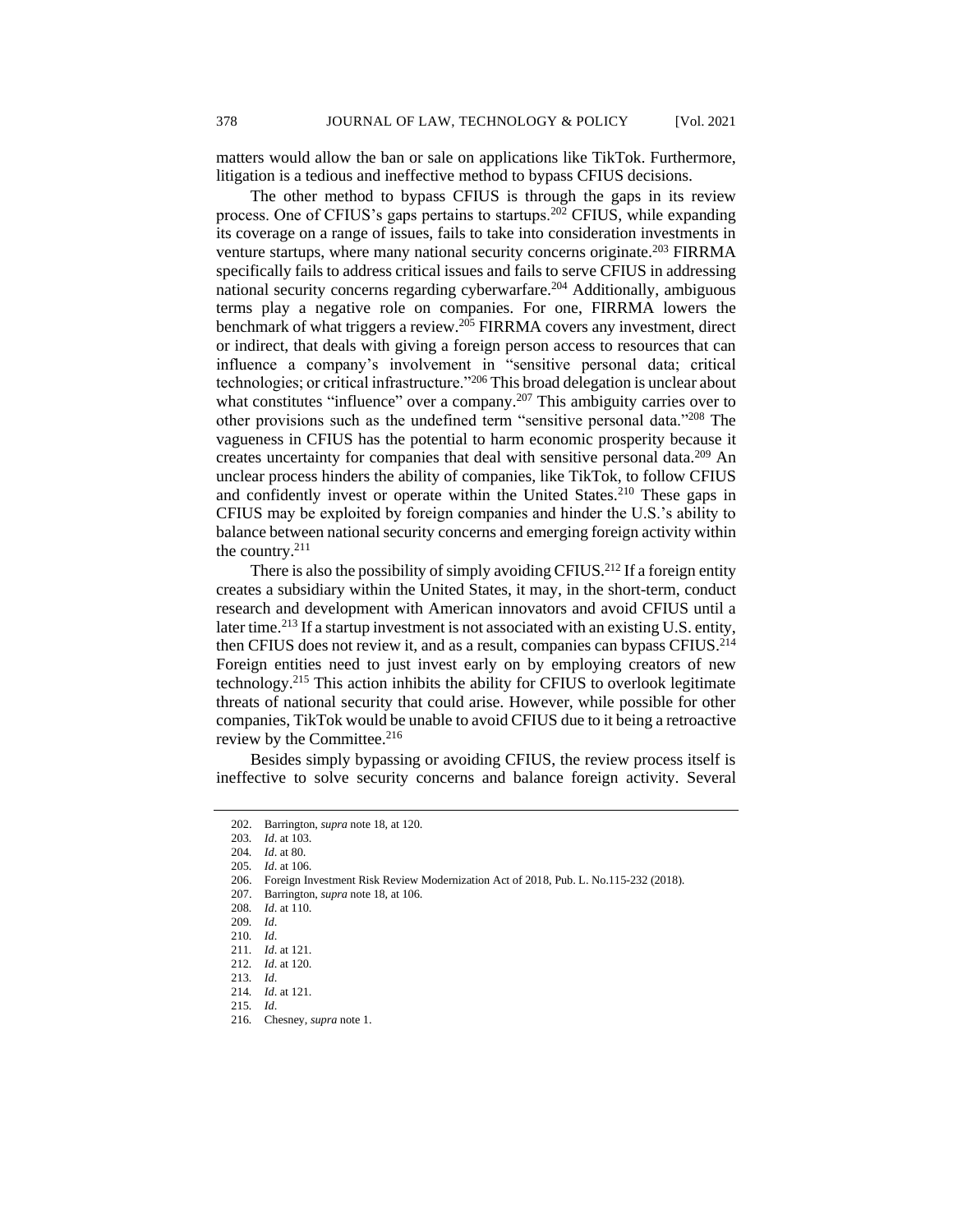CFIUS reviews show the inconsistency of CFIUS towards foreign activity.<sup>217</sup> In April 2017, Ant Financial, a Chinese company, wanted to buy MoneyGram to expand its online payment system.<sup>218</sup> However, the deal was blocked by CFIUS due to concerns over the possibility of Ant Financial giving China access to large records of financial information and using that information as leverage against U.S. officials.<sup>219</sup> The deal even considered storage of personal data within the U.S., but even with these concessions, the deal was denied.<sup>220</sup> On the flip side, China Oceanwide, a financial holding group, made a deal with Genworth Financial, a long-term-care insurance company based in Virginia.<sup>221</sup> This deal would have allowed Oceanwide to access the personal data of U.S. insurance holders.<sup>222</sup> However, this deal passed a long review by CFIUS after the companies agreed to use a U.S.-based third-party service provider to manage U.S. policyholders.<sup>223</sup> Both deals dealt with data of U.S. citizens, but it is unclear what sets them apart. It may have been the keeping of U.S. data onshore and away from China, but the United States was not willing to concede even after Ant Financial was willing to store their data within the United States.<sup>224</sup> This inconsistency has carried over to TikTok. TikTok has argued that it would store data outside of China and would not grant China access to the data.<sup>225</sup> But CFIUS has not approved of this argument.<sup>226</sup> These irregular actions create uncertainty in the mitigation tactics used by companies to battle against increased regulation regarding foreign applications in the United States.<sup>227</sup> It also hinders the confidence of companies to invest within the United States.<sup>228</sup>

If a ban or sale were pushed under the IEEPA, challenges to those decisions would be unsuccessful. The broad designation of power to the President regarding foreign affairs makes it difficult to combat the banning of apps like TikTok.<sup>229</sup> Yet the need for an emergency is vital for the IEEPA to go into action. Additionally, the court has held that in blocking companies under the IEEPA, it is necessary to have a valid reason for the investigation and the need for disclosure to companies on why their assets were being blocked.<sup>230</sup> Best seen in the case of *Dames & Moore*, the Supreme Court held that the President has substantial power in foreign affairs.<sup>231</sup> Additionally, if the United States has

<sup>217.</sup> Alan Rappeport, *U.S. Outlines Plans to Scrutinize Chinese and Other Foreign Investment*, N.Y. TIMES (Sept. 17, 2019), https://www.nytimes.com/2019/09/17/us/politics/china-foreign-investment-cfius.html.

<sup>218.</sup> Wang, *supra* note 28, at 161.

<sup>219</sup>*. Id*.

<sup>220</sup>*. Id*. at 162.

<sup>221</sup>*. Id*.

<sup>222</sup>*. Id*.

<sup>223</sup>*. Id*.

<sup>224</sup>*. Id.*

<sup>225</sup>*. Statement on Tiktok's Content Moderation and Data Security Practices*, TIKTOK (Oct. 24, 2019), https://newsroom.tiktok.com/en-us/statement-on-tiktoks-content-moderation-and-data-security-practices.

<sup>226</sup>*. See* Order Regarding the Acquisition of Musical.ly by ByteDance Ltd., 85 Fed. Reg. 51297 (Aug. 14, 2020) (ordering ByteDance to divest TikTok after CFIUS review).

<sup>227.</sup> Farah Lalani, *Banning Apps Like TikTok is a Slippery Slope. Here's Why*, WORLD ECON. F. (Nov. 25, 2020), https://www.weforum.org/agenda/2020/11/banning-apps-like-tiktok-slippery-slope.

<sup>228</sup>*. Id.* 229. Allman, *supra* note 65, at 298.

<sup>230</sup>*. Id*. at 306.

<sup>231.</sup> Dames & Moore v. Regan, 453 U.S. 654, 654 (1981).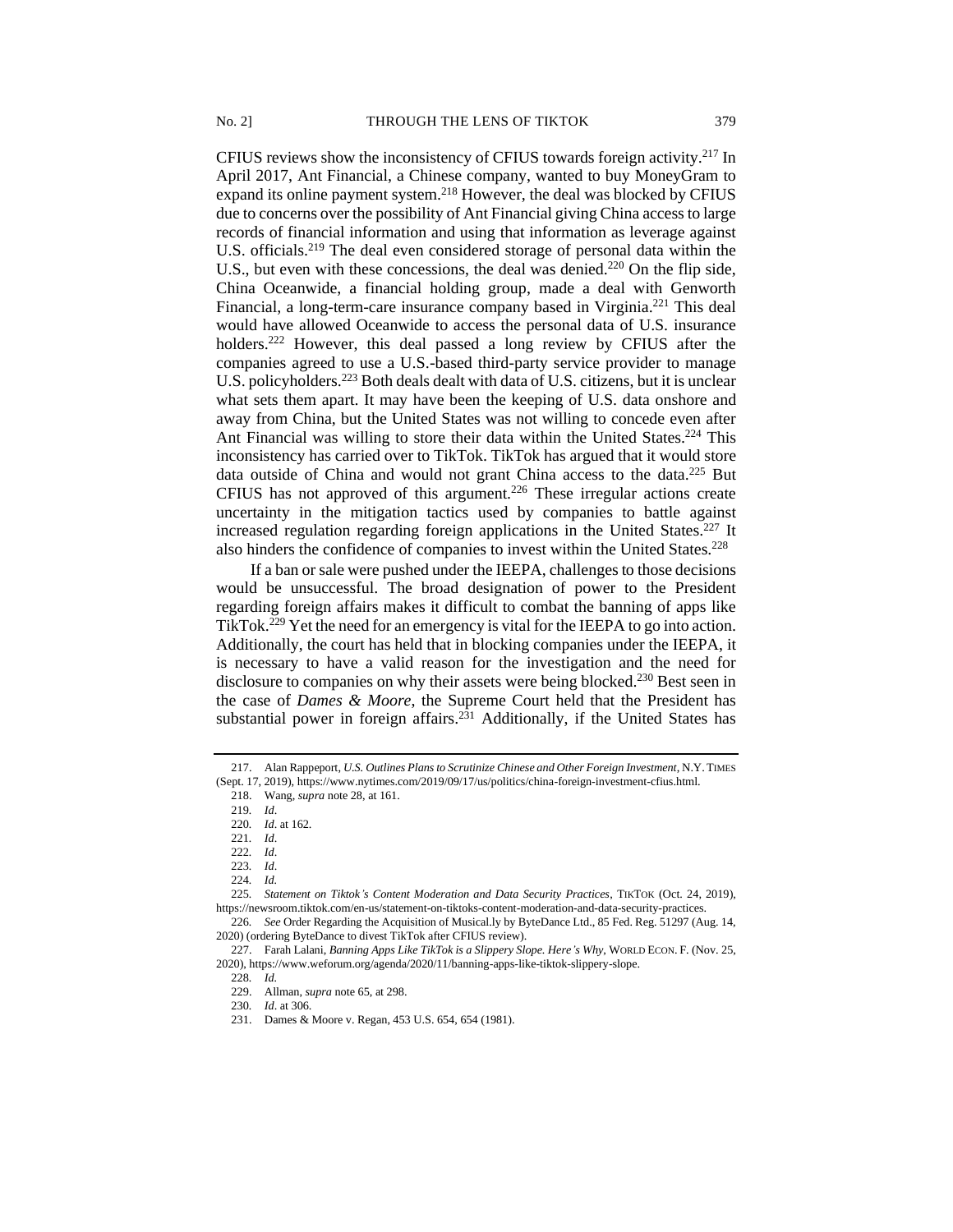control of foreign assets, it is used as bargaining power.<sup>232</sup> There are only a few cases where federal courts limited the power of IEEPA for due process claims, but they still deferred strong power to the President in the realm of national security.<sup>233</sup> Even so, the Supreme Court has given deference to the government on foreign matters.<sup>234</sup> Based on this, a ban or sale on apps like TikTok may go through under IEEPA.<sup>235</sup>

# *C. Learning from the EU Approach*

Compared to the United States, Europe's evaluation of foreign actions is separated based on issues. In Europe, no one body manages the actions of foreign companies within its boundaries.<sup>236</sup> Regarding FDI, until recently, there has not been a CFIUS level regulation. In 2019, the European Union set up an EU-level framework (the "Regulation") to deal with foreign direct investment in the EU.<sup>237</sup> The Regulation is the first EU-level mechanism that screens "foreign investments likely to affect the security and public order of the Union and its Member States."<sup>238</sup> Previously the EU stated it would independently screen out FDI.<sup>239</sup> The EU's change in policy was developed based on the possibility that a company in one member state could affect another member state.<sup>240</sup> The EU's CFIUS-like counterpart oversees acquisitions of European companies by foreign organizations.<sup>241</sup> One of the factors the European Union Commission (the "Commission") looks at is "the effects on critical infrastructure, technologies, and inputs."<sup>242</sup> The Commission also looks to see if sensitive personal data could be accessed or controlled by those foreign companies.<sup>243</sup> Like CFIUS, the Commission considers if a foreign company is controlled by "the government of a third country or is pursuing state-led outward projects or programs."<sup>244</sup> The Regulation does not consider a foreign investor's origin and it makes clear that it carries a non-discrimination principle.<sup>245</sup> News surrounding the Regulation

<sup>232</sup>*. Id*. at 673–74.

<sup>233</sup>*. See* Al-Haramain Islamic Foundation, Inc. v. U.S. Department of Treasury, 686 F.3d 965 (9th Cir. 2012) (limiting the scope of IEEPA); United States v. Arch Trading Co., 987 F.2d 1087, 1087 (4th Cir. 1993) (holding that the IEEPA cannot create crimes); KindHearts for Charitable Humanitarian Development, Inc. v. Geithner, 710 F. Supp. 2d 637 (N.D. Ohio 2010) (limiting the IEEPA).

<sup>234.</sup> Thomas Matthew Mashburn, *Regan v. Wald, The Supreme Court Defers to Presidential Authority in Matters of Foreign Policy by Upholding Travel Restrictions to Cuba*, 15 GA.J. INT'L & COMP. L. 83, 83 (1985). 235. Chesney, *supra* note 1.

<sup>236.</sup> Commission Regulation 2019/452, Establishing a Framework for The Screening of Foreign Direct Investments into the Union, 2019 O.J. (L79) 1.

<sup>237</sup>*. Id.*

<sup>238</sup>*. Coronavirus: Commission Issues Guidelines to Protect Critical European Assets and Technology in Current Crisis*, EUR. COMM'N (Mar. 25, 2020), https://trade.ec.europa.eu/doclib/press/index.cfm?id=2124.

<sup>239</sup>*.* European Commission Memorandum, Frequently Asked Questions on Regulation (EU) 2019/452 Establishing a Framework for the Screening of Foreign Direct Investments into the Union 3 (June 22, 2021) [hereinafter Commission Memo].

<sup>240</sup>*. Id.*

<sup>241</sup>*. Id*. 242*. Id*. at 4.

<sup>243</sup>*. Id*.

<sup>244</sup>*. Id*.

<sup>245.</sup> Commission Regulation 2019/452, Establishing a Framework for the Screening of Foreign Direct Investments into the Union, 2019 O.J. (L79) 1.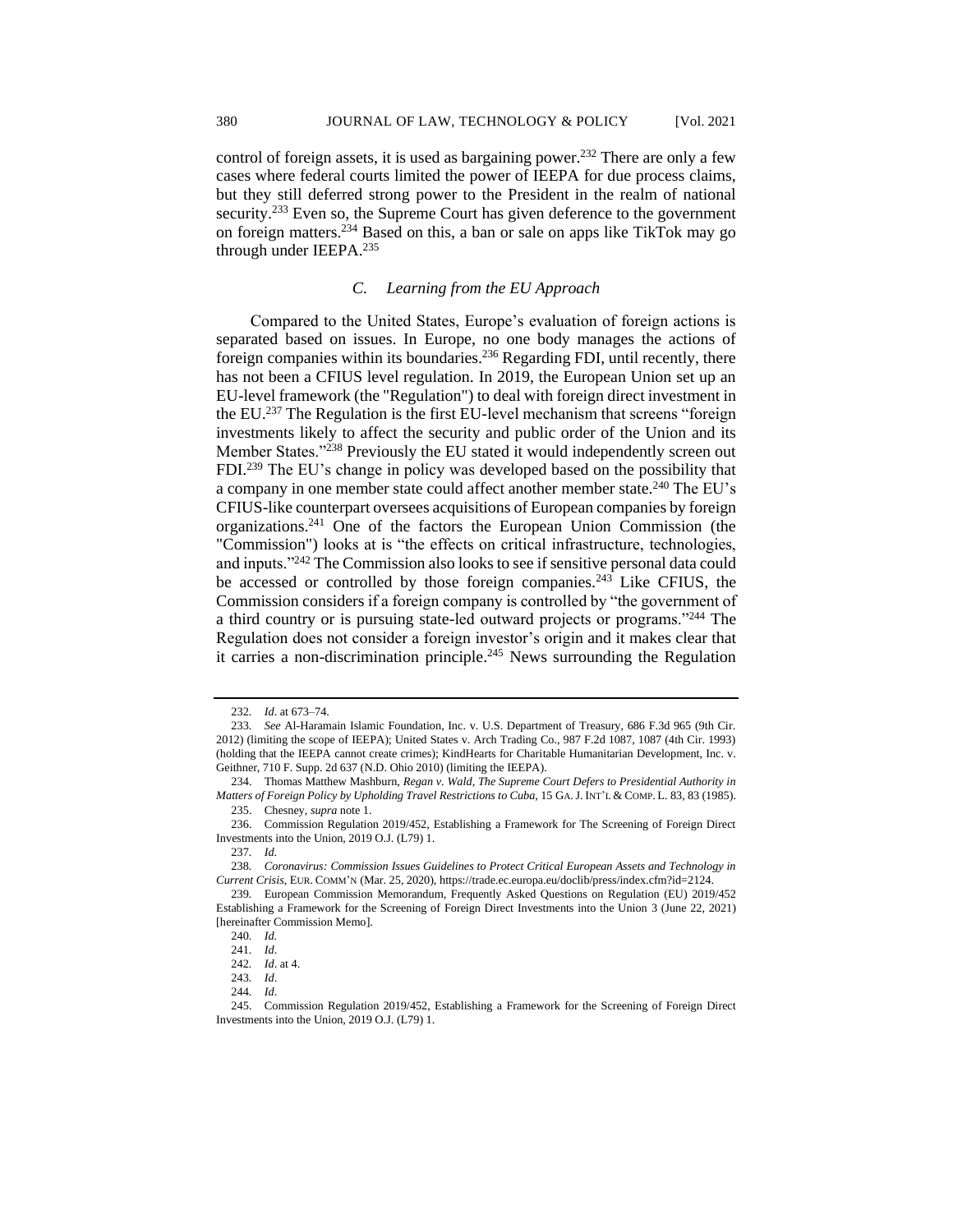does not name a country to which this screening will apply, a difference to CFIUS whose information points to the growing national security concern of China.<sup>246</sup> The EU still seeks to be open to FDI within the country.<sup>247</sup> However, the EU screening is not the same as each member state's screening.<sup>248</sup> Rather it shares information on which FDI could affect surrounding member states.<sup>249</sup>

Through this Regulation, the Commission recommends a course of action to the EU member states involved with the FDI. However, the responsibility falls on the member state for its national security.<sup>250</sup> They are ultimately responsible for the final decision as to if an investment will occur in that member State.<sup>251</sup> Foreign investors have an opportunity of recourse against screening decisions.<sup>252</sup> This cooperation mechanism only lasts fifteen months after the investment is completed.<sup>253</sup> This differs from CFIUS, as the EU Commission cannot block, review, or impose.<sup>254</sup> Instead, the EU Commission leaves that in the hands of the individual member states.<sup>255</sup> It also has in place a judicial review function for decisions.<sup>256</sup>

In cases with the EU and China, the EU has taken a different approach than the United States. The EU is China's biggest trading partner.<sup>257</sup> Conversely, European companies have become prime investors in China.<sup>258</sup> However, China's increased investment in European assets triggered the EU.<sup>259</sup> In addressing this concern, the EU did not want to take a CFIUS approach like the United States.<sup>260</sup> The Regulation was the EU's solution to balance open investment and the security concern of China's increasing presence within the  $EI$   $I$ <sub>261</sub>

Another approach the EU took was to reevaluate data privacy within its borders. The European Union passed the General Data Protection Regulation (GDPR) that compiled all laws on data privacy.<sup>262</sup> The goal of the GDPR was to have companies place their focus "by design and by default" on data

<sup>246</sup>*. EU Foreign Investment Screening Mechanism Becomes Fully Operational*, EUR. COMM'N (Oct. 9, 2020), https://ec.europa.eu/commission/presscorner/detail/en/ip\_20\_1867; CONGRESSIONAL RESEARCH SERVICES, THE COMMITTEE ON FOREIGN INVESTMENT IN THE UNITED STATES (CFIUS) 11 (2020).

<sup>247</sup>*.* Commission Memo, *supra* note 239, at 4.

<sup>248</sup>*. Id*. at 5.

<sup>249</sup>*. Id*.

<sup>250.</sup> Commission Regulation 2019/452, Establishing a Framework for the Screening of Foreign Direct Investments into the Union, art. 3, 2019 O.J. (L79) 1.

<sup>251</sup>*.* Commission Memo, *supra* note 239, at 12.

<sup>252.</sup> Commission Regulation 2019/452, Establishing a Framework for the Screening of Foreign Direct Investments into the Union, art. 3, 2019 O.J. (L79) 7.

<sup>253</sup>*.* Commission Memo, *supra* note 239, at 14.

<sup>254.</sup> Michael S. Casey et al., *New EU Foreign Direct Investment Regulations Take Effect*, KIRKLAND & ELLIS (Oct. 29, 2020), https://www.kirkland.com/publications/kirkland-alert/2020/10/eu-fdi-regulation. 255*. Id.*

<sup>256.</sup> Yaniss Aiche, *The Traps of a CFIUS Like EU FDI Screening Mechanism*, NAT'L. L. REV. (Nov. 29, 2018), https://www.natlawreview.com/article/traps-cfius-eu-fdi-screening-mechanism.

<sup>257</sup>*. Id*.

<sup>258</sup>*. Id*.

<sup>259</sup>*. Id*.

<sup>260</sup>*. Id*.

<sup>261</sup>*. Id*.

<sup>262.</sup> Barrington, *supra* note 18, at 109.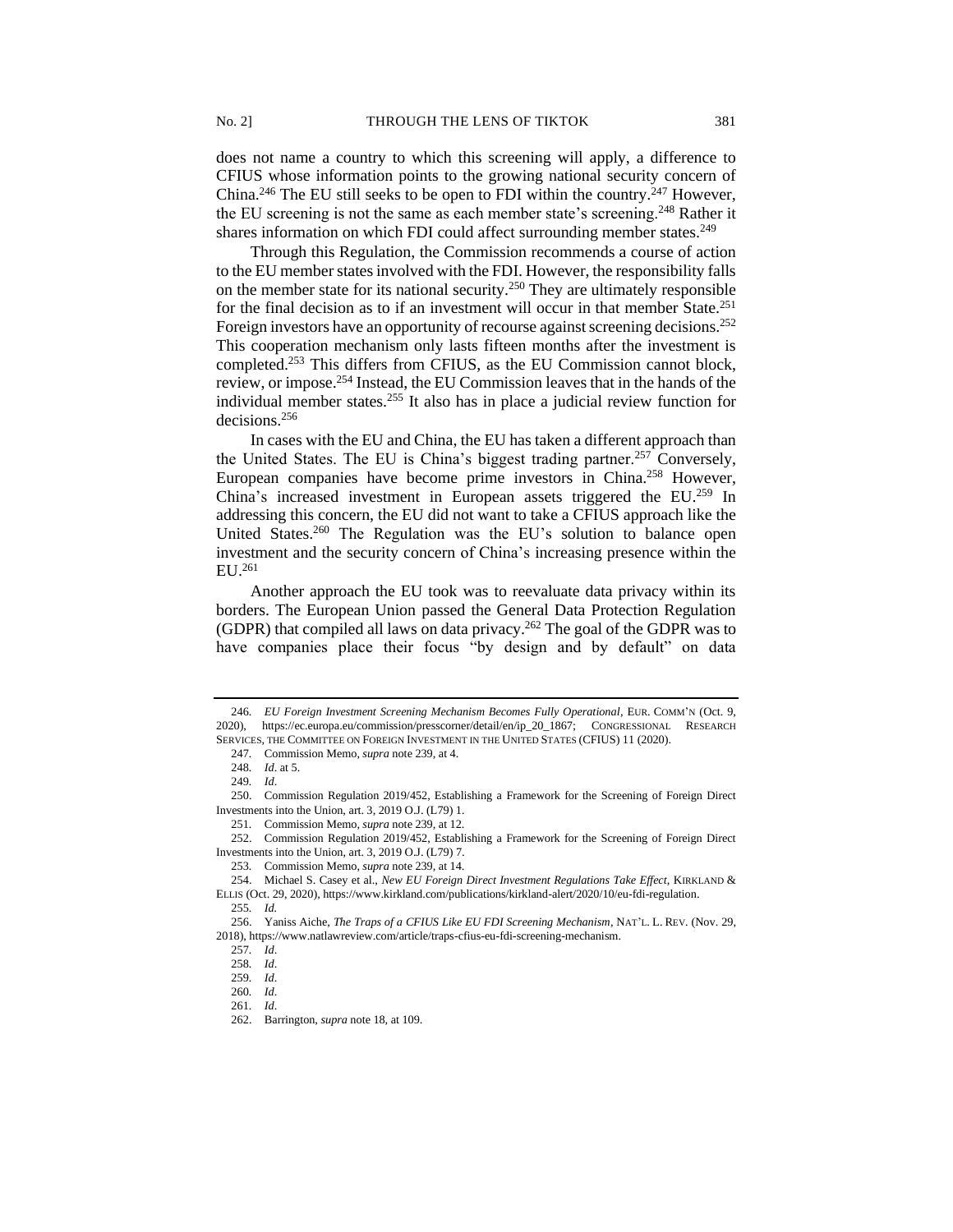protection.<sup>263</sup> The EU approach is to focus on how businesses operate within the country rather than prevent its entry.<sup>264</sup> It created laws on data control and security that forced foreign companies, such as Facebook, to follow in order to operate within its borders.<sup>265</sup> Violation of these laws could lead to repercussions or fines for the company.<sup>266</sup>

In Europe, ByteDance is facing scrutiny under the GDPR, not its FDI Regulation.<sup>267</sup> These inquiries, as compared to the U.S. probe, would be less politically based and more likely to address the problems concerning national security.<sup>268</sup> TikTok, under the GDPR, has a higher level of responsibility given that it deals with data related to children, a group that gets more protection under the GDPR.<sup>269</sup> Individual countries in Europe will continue investigating TikTok till it establishes a main data processing center in the  $EU^{270}$  Once that is established, the review moves to the country in which the data processing center is located.<sup>271</sup> Without this data processing center, TikTok would be under question by member states all over the  $EU^{272}$  Many of these probes towards TikTok deal with data privacy.<sup>273</sup> The probes look to see how user data is processed, access to data, transfer of data outside the UK, and the protection of minor's data.<sup>274</sup> If TikTok follows EU law, it will not be banned from Europe.<sup>275</sup> Though one flaw under this process is that it leaves open the question of who regulates the application until the creation of a data processing center within the EU. 276

## IV. RECOMMENDATIONS

To balance national security concerns and prevent ramifications of a ban or sale, this Note recommends a clear, rigorous, and nondiscriminatory approach to foreign activity under CFIUS and a strengthening of statutory protections for data security. A rigorous but non-discriminatory approach can ease national security concerns and allow foreign applications to operate within the United States. As the CFIUS approach is modified, statutory protections would allow

266*. Id*.

268*. Id*.

<sup>263.</sup> Ben Wolford, *What is GDPR, the EU's New Data Protection Law?*, GDPR.EU, https://gdpr.eu/whatis-gdpr/?cn-reloaded=1 (last visited Sept. 12, 2020).

<sup>264.</sup> Corey Nachreiner, *In Defense of TikTok and Foreign-Based Apps, Part Two*, FORBES (Aug. 4, 2020) https://www.forbes.com/sites/forbestechcouncil/2020/08/04/in-defense-of-tiktok-and-foreign-based-apps-parttwo.

<sup>265</sup>*. Id*.

<sup>267.</sup> Saqib Shah, *Tiktok Privacy Probes in Europe Raise Stakes for Local Data Handling*, S&P GLOB. MKT. INTELLIGENCE (Oct. 1, 2020), https://www.spglobal.com/marketintelligence/en/news-insights/latestnews-headlines/tiktok-privacy-probes-in-europe-raise-stakes-for-local-data-handling-60562927.

<sup>269</sup>*. Id*.

<sup>270</sup>*. Id*.

<sup>271</sup>*. Id*.

<sup>272</sup>*. Id*.

<sup>273</sup>*. Id*.

<sup>274</sup>*. Id*.

<sup>275</sup>*. Id*.

<sup>276</sup>*. Id*.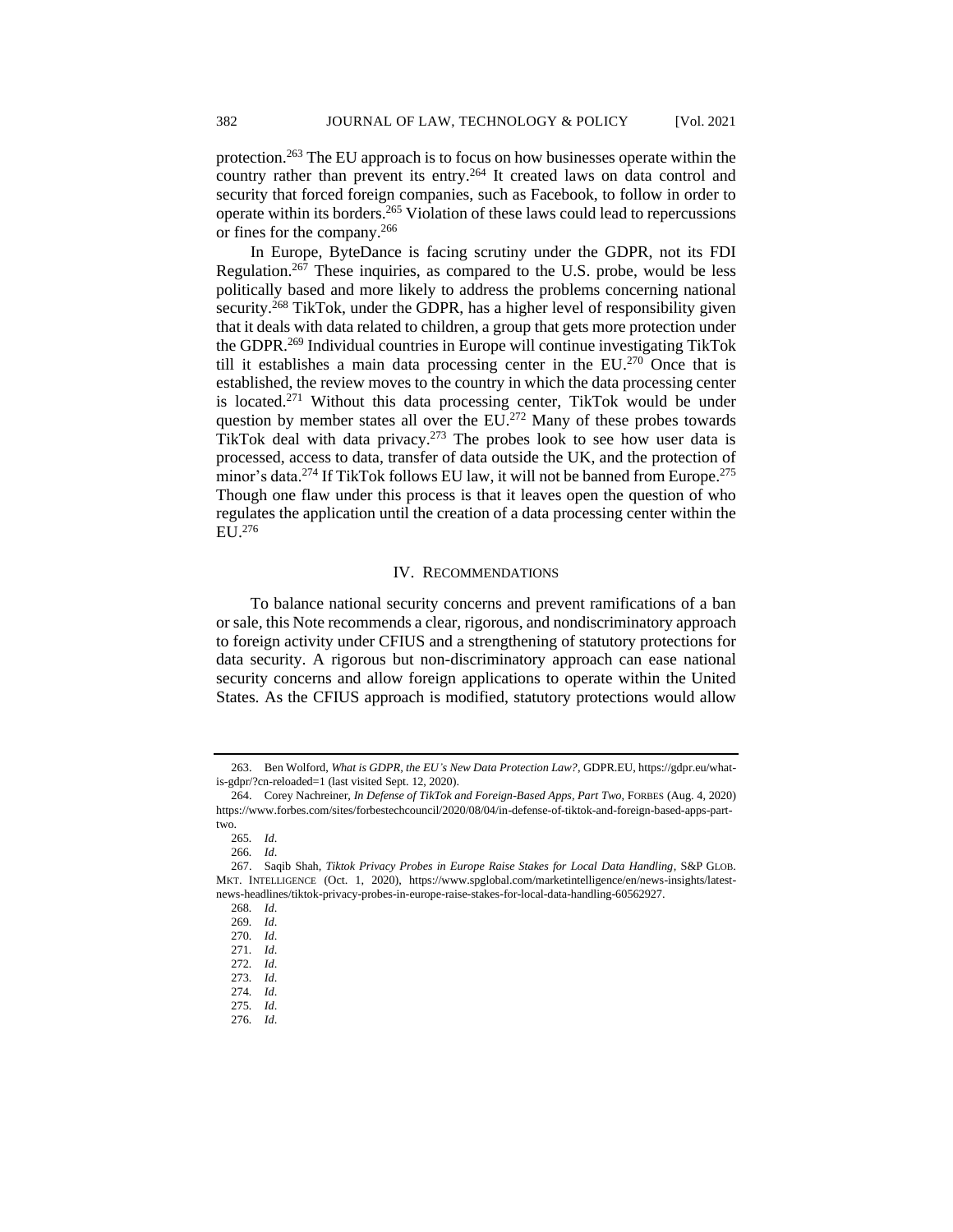data security concerns to be handled more clearly outside of CFIUS's jurisdiction. 277

A clear review of foreign companies is better than a forced sale or ban of foreign investments and operations.<sup>278</sup> CFIUS should take a case-by-case analysis in understanding the application rather than running a simple review and placing emphasis on an application's country of origin.<sup>279</sup> However, CFIUS would have to make sure that it does not express a discriminatory approach by only reviewing applications with a certain origin. Rigorous regulation is a necessity for the United States to maintain national security concerns. It is part of what countries do. They oversee security concerns when foreign activity occurs within its borders.<sup>280</sup> The United States can be aware that China may play a bigger role due to the power it holds. But that should not be a vital factor in the review of foreign activity from that country.

In creating a rigorous review system, CFIUS should clarify its process. This includes outlining specific examples of technologies that would trigger national security interests and keep companies with that technology on notice.<sup>281</sup> This information can be used to evaluate recent technology and specific applications that come into the country. In TikTok's case, CFIUS should ask TikTok to open its software to understand how the application works.<sup>282</sup> CFIUS also mentions the regulation of actions that deal with "sensitive personal data."<sup>283</sup> Yet, it is unclear what this phrase means and how companies would go about solving it. This inconsistency, as mentioned earlier in this Note, has no clear process to solve this issue.<sup>284</sup> CFIUS should list out clear guidelines to prevent "sensitive personal data" from being accessed by foreign entities. In the case of TikTok, it could force the company to formulate regulations that prevent access to sensitive data to those outside the United States. <sup>285</sup> In addition, there should be a clear threshold of when companies have met the necessary standards to operate within the United States. Unlike the situation with Ant Financial, CFIUS should clarify what requirements would enable foreign companies the right to operate within the United States. The push should be towards transparency in the CFIUS review process rather than an incomprehensible ban. The fear of TikTok comes from the lack of transparency on who can access TikTok's data.<sup>286</sup>

<sup>277.</sup> Bergman et al., *supra* note 6.

<sup>278.</sup> Nachreiner*, supra* note 19; *see also* Protecting Americans' Sensitive Data from Foreign Adversaries, 86 Fed. Reg. 31423, 31423 (June 9, 2021) (calling for the federal government to create a rigorous process in determining national security risks).

<sup>279.</sup> Shields, *supra* note 36, at 305.

<sup>280.</sup> JOHN M. BEAHN ET AL., SHEARMAN & STERLING, CFIUS AND BEYOND: NAVIGATING THE COMPLICATED UNIVERSE OF REGULATORY AND OTHER CONSTRAINTS RELATED TO US NATIONAL SECURITY 2 (2020).

<sup>281.</sup> Bental, *supra* note 186, at 1937.

<sup>282.</sup> Kevin Roose, *Don't Ban TikTok. Make an Example of It*, N.Y. TIMES (July 26, 2020), https://www.nytimes.com/2020/07/26/technology/tiktok-china-ban-model.html.

<sup>283.</sup> Barrington, *supra* note 18, at 110.

<sup>284.</sup> Rappeport, *supra* note 217.

<sup>285.</sup> Roose, *supra* note 282.

<sup>286</sup>*. Id*.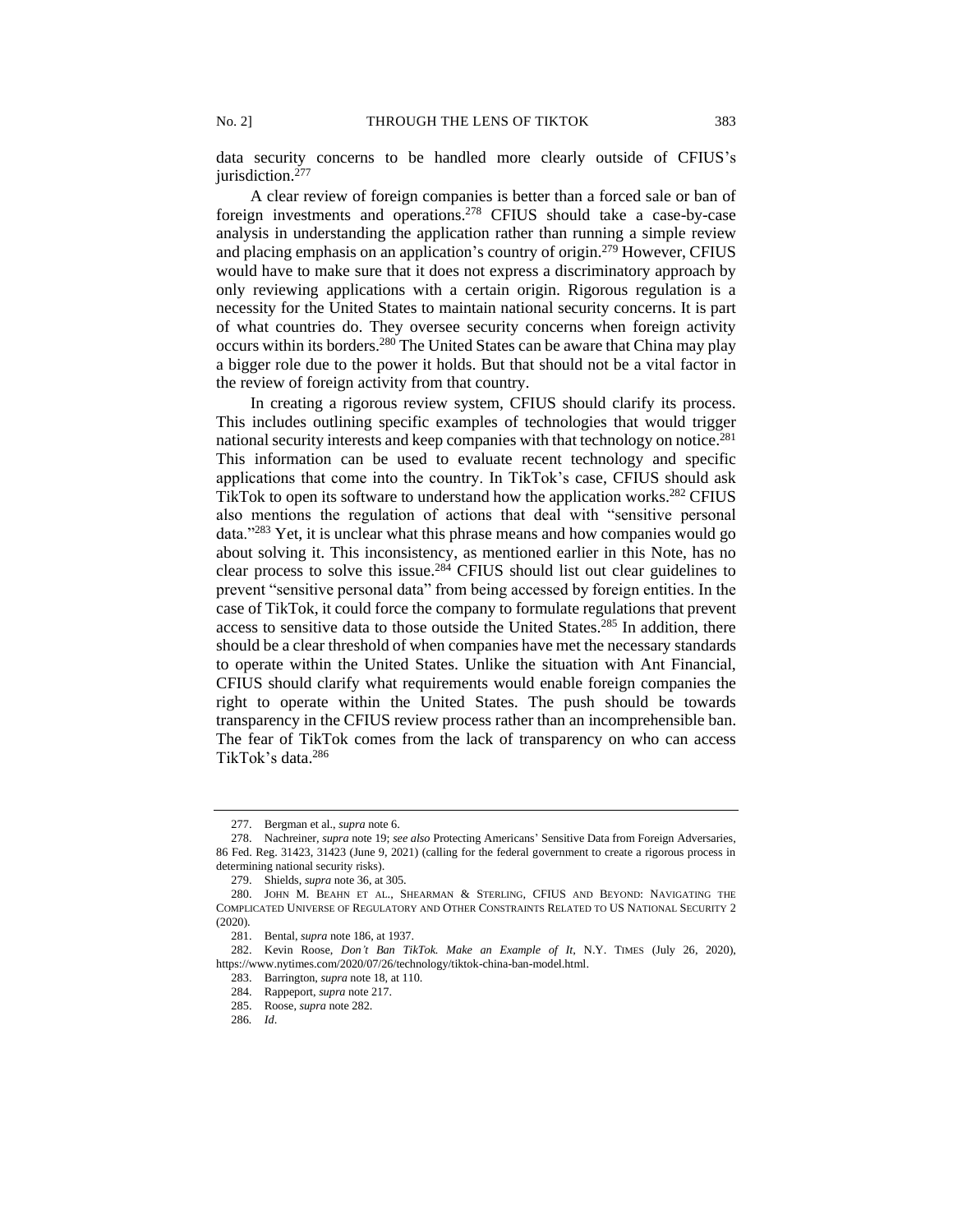A rigorous and clear review should also focus on the security of the data present in apps like TikTok. CFIUS should list out steps or recommendations that force foreign applications to manage these risks. In TikTok's case, there have been cybersecurity flaws found within the app.<sup>287</sup> Weaknesses in the app have left openings for hackers to exist.<sup>288</sup> CFIUS should force TikTok to solve these kinds of security weaknesses and in turn manage the security concern of data security. As companies like TikTok grow, data concerns will always be present. Yet that should not hinder the growth of a company. As one expert puts it, the ability for a foreign company to have our data should not be the cutoff point.<sup>289</sup>

To supplement rigorous and clear CFIUS review, the United States should set up clear statutory protections for data. The government's main concern about TikTok is the data it has access to. $290$  While CFIUS may put in place clear guidelines on data management for foreign companies, the United States should set up clear internal guidelines separate from CFIUS. Like the EU setting up the GDPR, the United States' statutory protections would relieve some of CFIUS's burden in managing data protection and security concerns. In the EU, the Commission is scrutinizing TikTok under the GDPR rather than FDI screening.<sup>291</sup> While their FDI screening is aware of the data concerns regarding foreign activity, it does not have to direct all its foreign concerns to one body for review.

There has been a push for the United States to develop a federal statutory standard to cover how data should be handled no matter if they originate from foreign or domestic entities.<sup>292</sup> Expanding a federal statute to domestic entities is beneficial in combatting foreign hacks on domestic companies.<sup>293</sup> It also allows for a clearer understanding for companies on how to manage data within the United States.<sup>294</sup>

Following the GDPR, many states have enacted their version of a privacy law.<sup>295</sup> Recently, California has implemented the most expansive data privacy regulation with the enactment of the California Consumer Privacy Act of 2018 (CCPA).<sup>296</sup> The CCPA allows Californians, among other rights, to know which information a business collects on them, the right to have certain information deleted that has been collected, and the right to prevent the sale of their

<sup>287.</sup> Bergman et al., *supra* note 6.

<sup>288</sup>*. Id*.

<sup>289</sup>*. Id*.

<sup>290.</sup> McMillan et al., *supra* note 8.

<sup>291.</sup> Shah, *supra* note 267.

<sup>292.</sup> Samm Sacks, *Banning Tiktok Is a Terrible Idea*, SUPCHINA (July 26, 2020), https://supchina.com/ 2020/07/16/banning-tiktok-is-a-terrible-idea.

<sup>293</sup>*. Id*.

<sup>294</sup>*. Id*.

<sup>295.</sup> Sedgwick Jeanite, *Data Protection Laws: Following GDPR Enactment, US States Take Action*,WHITE &WILLIAMS (Mar. 8, 2019), https://cyber.whiteandwilliams.com/2019/03/data-protection-laws-following-gdprenactment-us-states-take-action.

<sup>296.</sup> Maureen Mahoney, *California Has a Privacy Law, but Will Companies Comply?*, THE HILL (Feb. 11, 2020, 12:30 PM), https://thehill.com/opinion/cybersecurity/482478-california-has-a-privacy-law-but-willcompanies-comply.